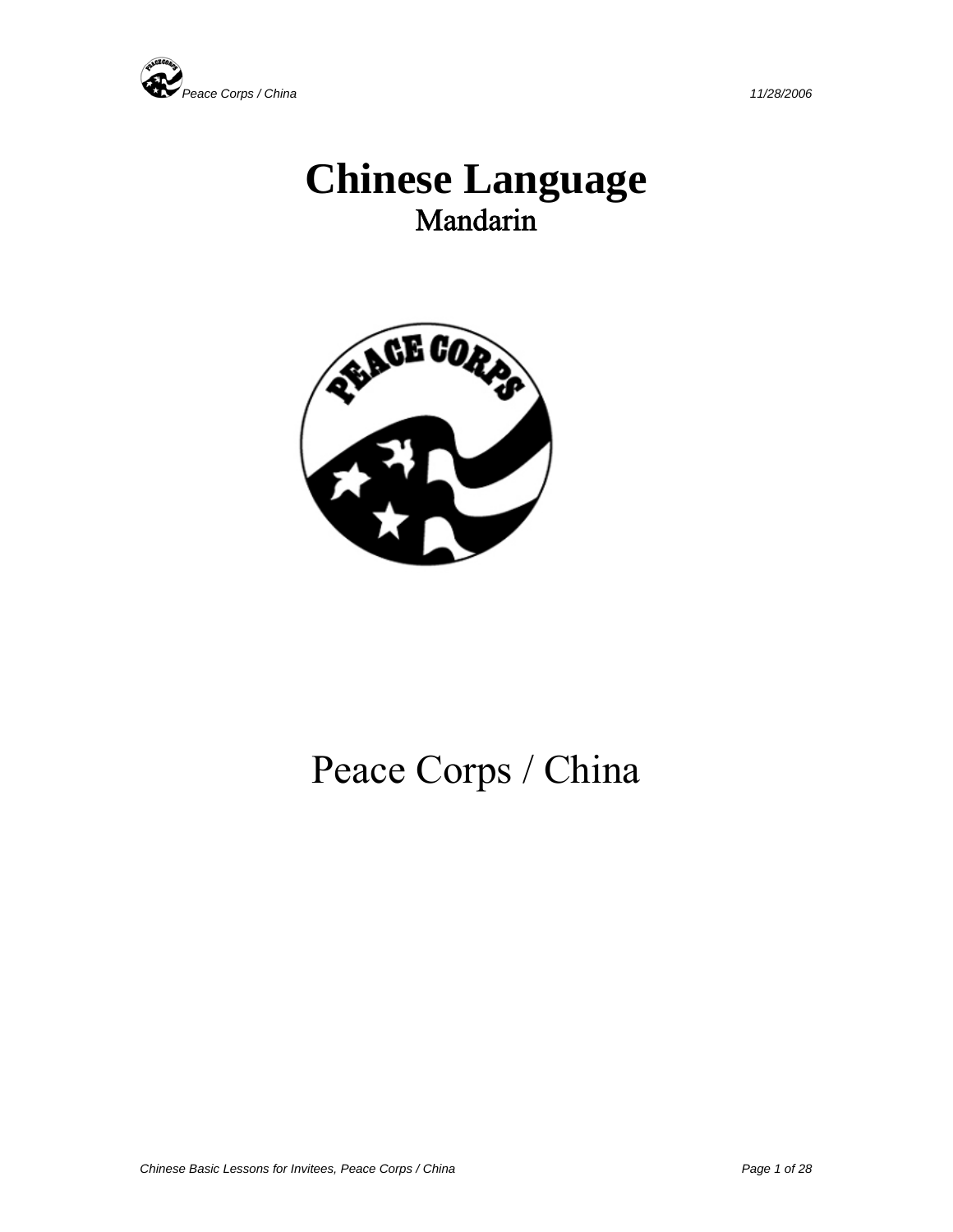

The script accompanies the following 15 audio tracks:

- CN Mandarin Lesson 1 (Time 3:39) (File Size:1.5MB) CN Mandarin Lesson 2 (Time 14:52)(File Size:6.1MB) CN\_Mandarin\_Lesson\_3 (Time 4:45) (File Size:1.95MB) CN Mandarin Lesson 5 (Time 3:14) (File Size:1.3MB) CN Mandarin Lesson 6 (Time 4:22) (File Size:1.8MB) CN\_Mandarin\_Lesson\_9 (Time 1:24) File Size:576KB)<br>CN\_Mandarin\_Lesson\_10 (Time 1:50)(File Size:757KB) CN Mandarin Lesson 11 (Time 1:19)(File Size:544KB) CN Mandarin Lesson 12 (Time 1:12)(File Size:497KB) CN Mandarin Lesson 13 (Time 2:41)(File Size:1.1MB)
- CN Mandarin Lesson 4 (Time 2:07) (File Size:873KB) CN\_Mandarin\_Lesson\_7 (Time 3:01) (File Size:1.24MB) CN Mandarin Lesson 8 (Time 3:37) (File Size:1.49MB)  $(Time 1:50)$ (File Size:757KB) CN\_Mandarin\_Lesson\_1 4 (Time 1:01)(File Size:420KB) CN Mandarin Lesson 1 5 (Time 1:25)(File Size:588KB)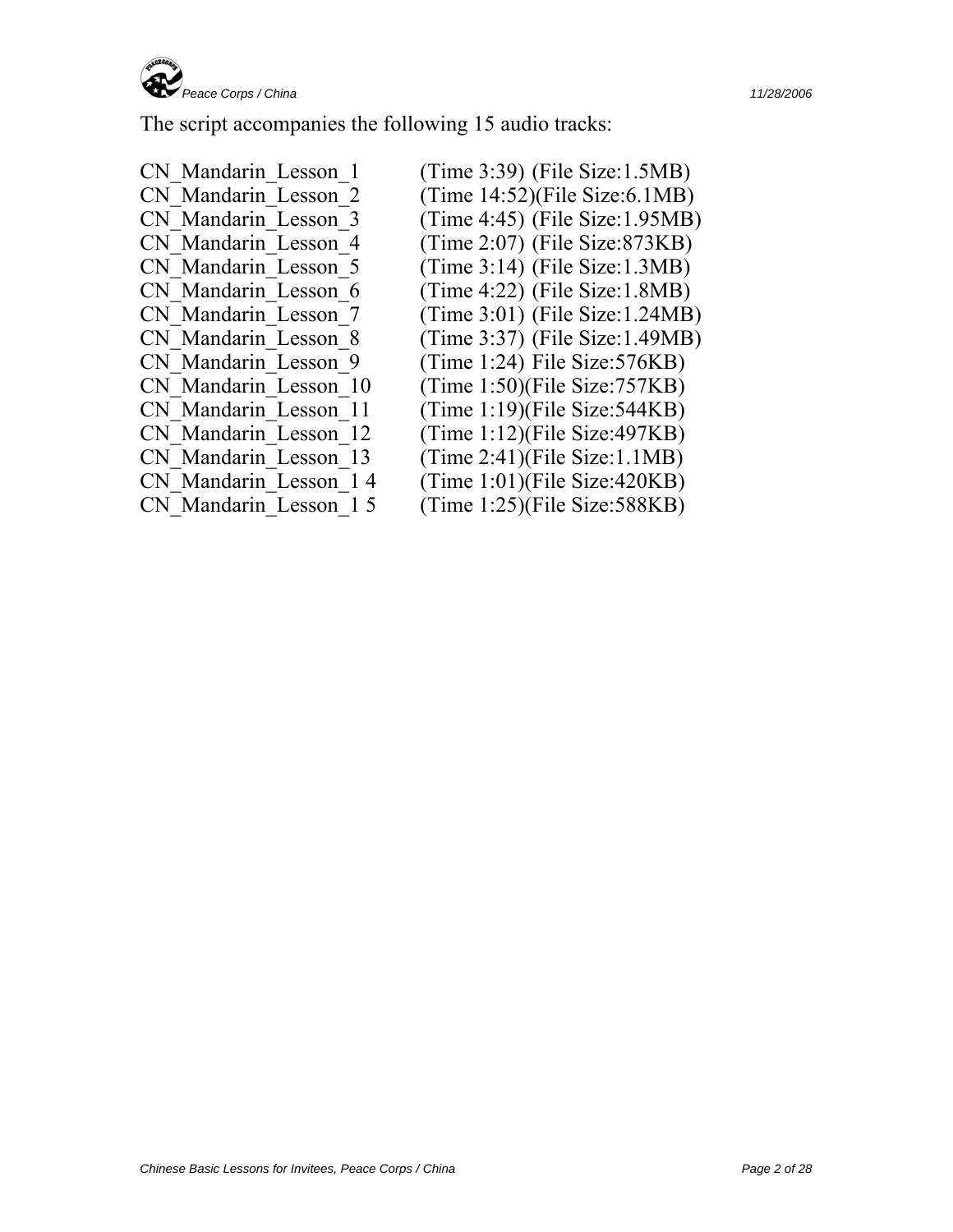

## Table of Contents

| Lesson 1 Introduction to Chinese Language     | <b>P4</b>       |
|-----------------------------------------------|-----------------|
| <b>Lesson 2 Phonetics</b>                     | P <sub>5</sub>  |
| Lesson 3 Basic Grammar                        | P <sub>9</sub>  |
| <b>Lesson 4 Greetings</b>                     | P11             |
| <b>Lesson 5 Introductions</b>                 | P <sub>12</sub> |
| <b>Lesson 6 Numbers/Prices</b>                | P14             |
| Lesson 7 Food & Drink                         | P <sub>16</sub> |
| <b>Lesson 8 Some Chinese Dishes</b>           | P18             |
| <b>Lesson 9 Useful Phrases</b>                | P <sub>19</sub> |
| Lesson 10 Sick and Emergency                  | P <sub>20</sub> |
| Lesson 11 Direction and Places                | P <sub>21</sub> |
| Lesson 12 Clothes and Colors                  | P <sub>22</sub> |
| Lesson 13 Time                                | P <sub>23</sub> |
| Lesson 14 Family                              | P <sub>25</sub> |
| Lesson 15 Home Items                          | P <sub>26</sub> |
| Appendix: Measure words in Chinese (no audio) | P27             |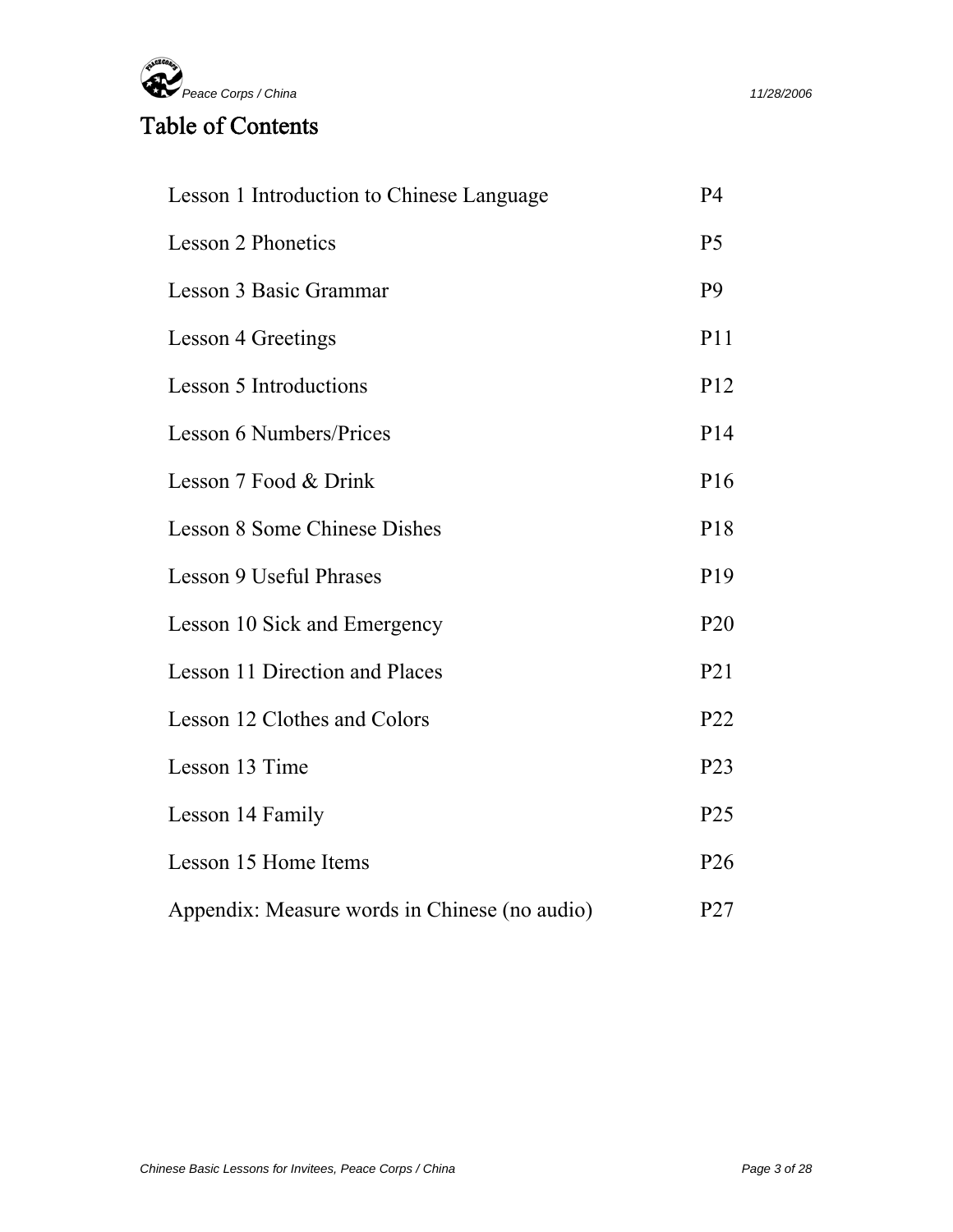

## Lesson 1 Introduction to Chinese Language

Mandarin is the official language of the People's Republic of China. It is the dialect spoken in the capital Beijing. It is taught in all schools and is used for television and broadcast. Almost the entire population understands Mandarin. The language taught in Pre-Service Training (PST) is Mandarin.

Chinese is a language with a large number of words with the same pronunciation but a different meaning; what distinguishes these 'homophones' is their 'tonal' quality – the raising and lowering of pitch on certain syllables. Mandarin has four tones – high, rising, falling-rising and falling, plus a fifth 'neutral' tone. To illustrate, look at the word **ma** which has four different meanings according to tone:

| High              | ma | 'mother'              |
|-------------------|----|-----------------------|
| Rising            | má | 'hemp' or 'numb'      |
| Falling-rising mǎ |    | 'horse'               |
| Falling           | ma | 'to scold' or 'swear' |

#### Writing System

Chinese is not a phonetic language and the characters do not bear any resemblance to actual pronunciation. Chinese is often referred to as a language of pictographs.

There are about 56,000 characters, but the vast majority of these are archaic. It is commonly felt that a well-educated, contemporary Chinese might know and use between 6000 and 8000 characters. To read a Chinese newspaper you will need to know 2000 to 3000, but 1200 to 1500 would be enough to get the gist.

Each Chinese character represents a spoken syllable, so many people declare that Chinese is a 'monosyllabic language.' Actually, it's more a case of having a monosyllabic writing system. While the building block of the Chinese language is indeed the monosyllabic Chinese character, Chinese words are usually a combination of two or more characters. You could think of Chinese words as being compounds.

#### Phonetic system – Pinyin

In 1958 China adopted a system of writing their language using the Roman alphabet. It's known as Pinyin. It is used in this course.

#### Grammar

Chinese grammar is much simpler than that of European languages. There are no articles (a/the), no tenses and no plurals. The basic point to bear in mind is that, like English, Chinese word order is subject-verb-object. In other words, a basic English sentence like 'I (subject) love (verb) you (object)' is constructed in exactly the same way in Chinese..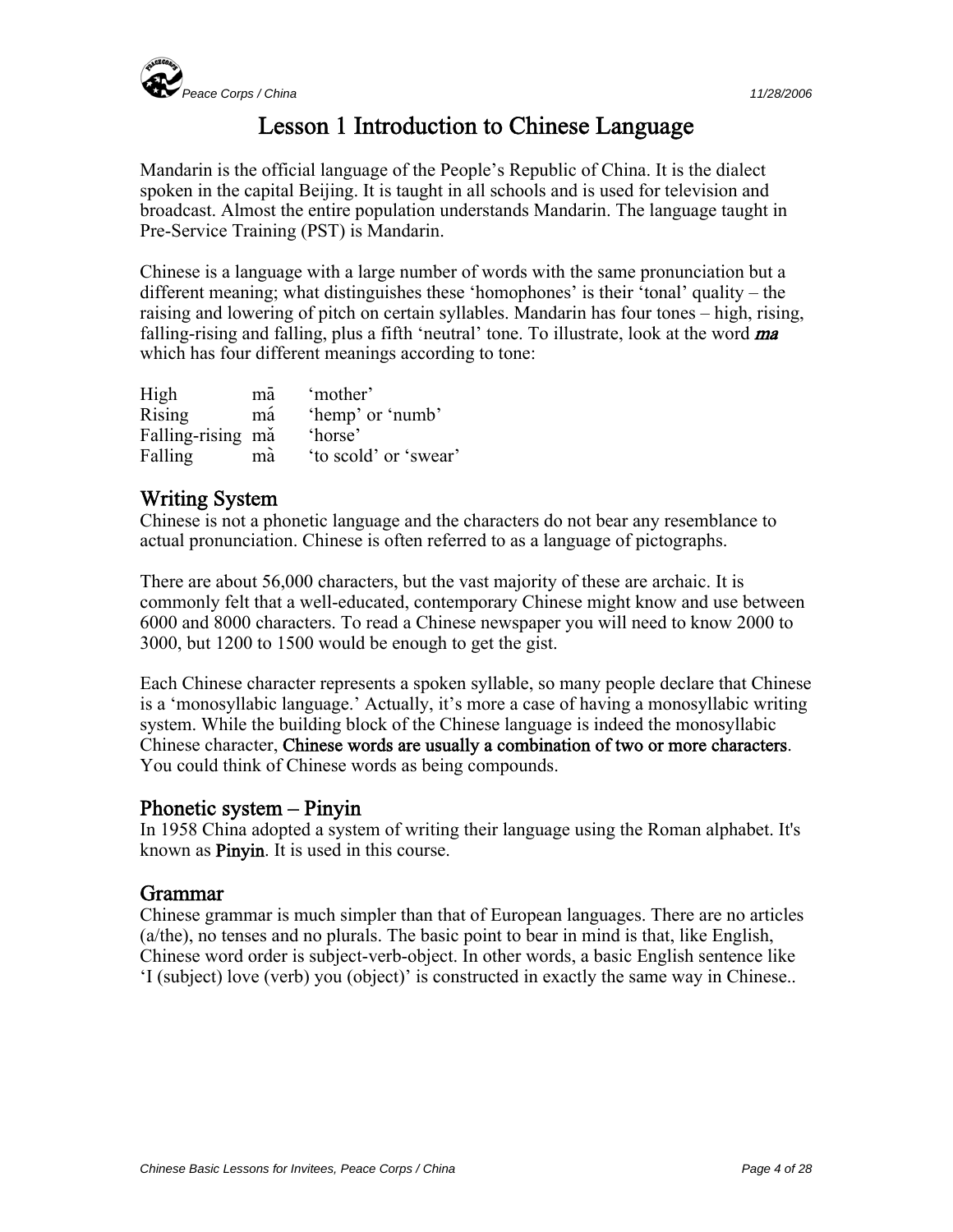

## Lesson 2: Phonetics

There are 6 basic vowels and 21 consonants in Mandarin Chinese. A syllable always consists of a vowel (V) or a consonant with a vowel (CV), such as ba, fo, ne. Consonant clusters, two or more consonants used in succession, are not permitted in Chinese. Syllabic combinations common in English such as VC (up, at), CVC (big, pat, map), CCVC (bred, dread, stone), CVCC (mask, best, sand), CCV (fly, blue, grow) CCCV (screw, spray, stray), VCC (old, and, ink), VCCC (Olds, ants, amps), CCVCC (brand, trains, swings), CVCCC (tests, tenths, lunged), CVCCCC (thirsts, texts, worlds), CCVCCC (slurps, prints, flirts), CCCVC (street, squat, strut), CCCVCC (struts, squats, sprained), and CCCVCCC (scrimps, sprints, squelched) are not possible in Chinese. CVC, on the other hand, is possible in Chinese, but the final C can only be the nasal sounds -n and -ng and the retroflex –r, such as jing, nan, yong and er. Consonants are often called initials because they invariably appear initially in a word with the exception of the final n, -ng or r, which can appear finally. Vowels are also called finals because they appear medially or finally in a word. Vowels can stand by themselves when no initial consonant is present.

| <b>MANDARIN</b>         | <b>SIMILAR ENGLISH</b><br><b>SOUND</b> | <b>EXAMPLE</b><br>(PINYIN $\&$<br><b>CHARACTER)</b> | <b>NOTE</b>                                                                                    |
|-------------------------|----------------------------------------|-----------------------------------------------------|------------------------------------------------------------------------------------------------|
| a                       | Father                                 | bà 爸                                                |                                                                                                |
| $\mathbf e$             | fur                                    | cè测                                                 |                                                                                                |
| $\overline{\mathbf{i}}$ | see                                    | di 地                                                |                                                                                                |
| $\mathbf{O}$            | <b>or</b>                              | pó 婆                                                |                                                                                                |
| $\mathbf u$             | flute                                  | bù不                                                 |                                                                                                |
| ü                       | German 'für'                           | Lù 绿                                                | 'u' when<br>Written<br>as<br>appearing after 'j q x'                                           |
| $\overline{ai}$         | fly                                    | nǎi 奶                                               |                                                                                                |
| ao                      | now                                    | hǎo 好                                               |                                                                                                |
| ei                      | day                                    | měi 美                                               |                                                                                                |
| $i$ a                   | yard                                   | xià 下                                               |                                                                                                |
| ie                      | yes                                    | xiè 谢                                               |                                                                                                |
| $\overline{u}$          | yolk                                   | liù六                                                |                                                                                                |
| ou                      | low                                    | lóu 楼                                               |                                                                                                |
| ua                      | wah                                    | huā 花                                               |                                                                                                |
| üe                      | you ate                                | yuè 月                                               | 'üe' stands for a syllable by<br>itself, so it is written as 'yue',<br>with the 2 dots dropped |
| $\overline{ui}$         | way                                    | hui会                                                |                                                                                                |
| <b>uo</b>               | war                                    | zuò 做                                               |                                                                                                |
| iao                     | miaow                                  | yào 要                                               |                                                                                                |

#### Let's learn the finals (vowels) first: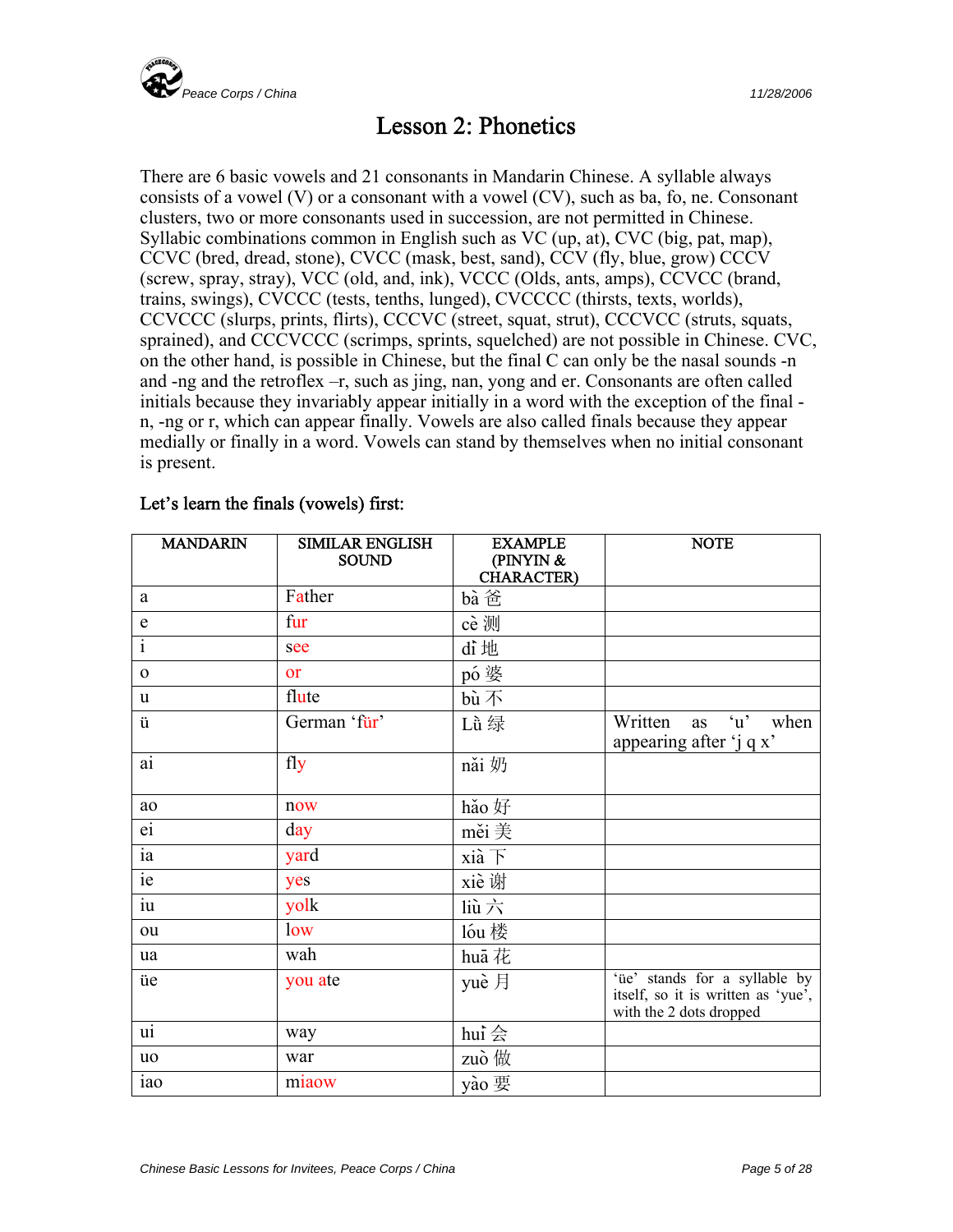

| uai  | why    | kuài 快                   |  |
|------|--------|--------------------------|--|
| an   | upon   | màn 慢                    |  |
| en   | broken | wèn $ \bar{\mathbb{q}} $ |  |
| ang  | town   | fáng 房                   |  |
| eng  | ehng   | pèng 碰                   |  |
| er   | her    | $er \equiv$              |  |
| ian  | yen    | diǎn 点                   |  |
| iang | yahng  | liáng xié 凉              |  |
| in   | inn    | xīn 心                    |  |
| ing  | eeng   | ting 听                   |  |
| iong | yohng  | yòng 用                   |  |
| ong  | song   | dong 冬                   |  |
| uan  | wand   | guān 关                   |  |
| un   | when   | hūn 昏                    |  |
| uang | wong   | huáng 黄                  |  |
| üan  | you an | quán 全                   |  |
| ün   | yuen   | jūn 军                    |  |

## Now the initials (consonants):

| <b>MANDARIN</b> | <b>SIMILAR</b><br><b>ENGLISH SOUND</b> | <b>EXAMPLE</b><br>(PINYN &<br><b>CHARACTER)</b> | <b>NOTE</b>                                            |
|-----------------|----------------------------------------|-------------------------------------------------|--------------------------------------------------------|
| <b>Bb</b>       | boy                                    | bà 爸                                            |                                                        |
| Pp              | paper                                  | pó 婆                                            |                                                        |
| Mm              | mother                                 | mā 妈                                            |                                                        |
| Ff              | food                                   | fa 发                                            |                                                        |
| Dd              | door                                   | dà 大                                            |                                                        |
| Tt              | tall                                   | tā 他                                            |                                                        |
| Nn              | name                                   | nǐ 你                                            |                                                        |
| L1              | life                                   | lè 乐                                            |                                                        |
| Gg              | girl                                   | gè 个                                            |                                                        |
| Kk              | kid                                    | kè 客                                            |                                                        |
| Hh              | high                                   | hé 和                                            |                                                        |
| Jj              | jeans                                  | jiě 姐                                           | the lips do not protrude                               |
| Qq              | cheese                                 | qián 钱                                          |                                                        |
| Xx              | shock                                  | xiū 休                                           | the lips do not protrude                               |
| Zz              | kids                                   | zuò 坐                                           |                                                        |
| Cc              | cats                                   | cā 擦                                            | Not a equivalent in English                            |
| S <sub>S</sub>  | sir                                    | $s\bar{a}n \equiv$                              |                                                        |
| Zhzh            | joy                                    | zhǎo 找                                          | pronounced without rounding<br>and protruding the lips |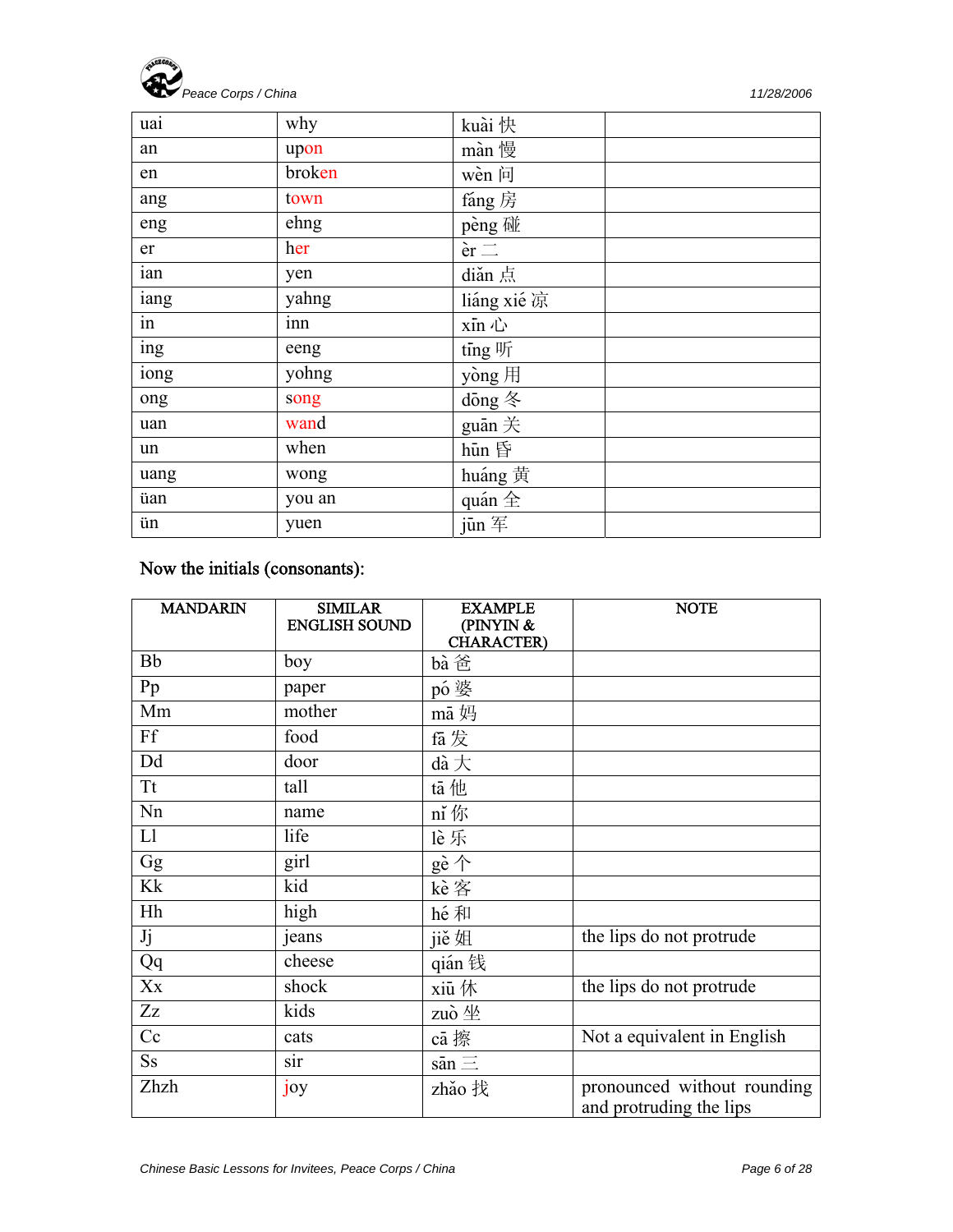

| Chch | child | chuáng $\bar{\mathcal{K}}$ | See above                       |
|------|-------|----------------------------|---------------------------------|
| Shsh | shoe  | shuō 说                     | See above                       |
| Rr   | red   | ruǎn 软                     | See above                       |
| Vv   | visit |                            | Only to spell foreign words     |
| Ww   | white | wǒ 我                       | Is actually 'u' when 'u' stands |
|      |       |                            | for a syllable by itself        |
| Yy   | year  | yǒu 有                      | Is actually 'i' (see above)     |

Some sounds are especially difficult for English speakers to remember, and have similar pronunciations. The sound  $q$ , for example, sounds a little like *ch*. Similar pairs are  $x$  and sh, and  $j$  and  $zh$ .

#### Please listen and repeat the following words:

zi ci si zhi chi shi ri ji qi xi

#### Tones

| High               | high, flat, continuous tone                                                                                                                                  |
|--------------------|--------------------------------------------------------------------------------------------------------------------------------------------------------------|
| ╭<br><b>Rising</b> | rising tone similar to the intonation used in the question<br>What?'                                                                                         |
| Falling-rising     | tone that falls then rises. You'll hear many Mandarin<br>speakers 'swallow' the rising sound, only giving it a clear<br>falling-rising pattern far emphasis. |
| Falling            | falling tone, similar to the one used when yelling 'Damn!'                                                                                                   |

To help you get close, here's a brief try at tones, transcribed in English. Consider the syllable 'mmm' (a non-syllable in Mandarin). Then,

The high level tone is what you might say in English if you were asked a question, and you had to think about it before answering. It's high, and it's a constant tone: "Mmm, sixteen, I think."

The rising tone is like a question: "Mmm? I didn't catch that."

The low level tone is what you might say in English to express doubt, or disbelief: "Mmm...I don't know about that."

The falling tone is like an interjection: "Mmm! Well, I'll be!"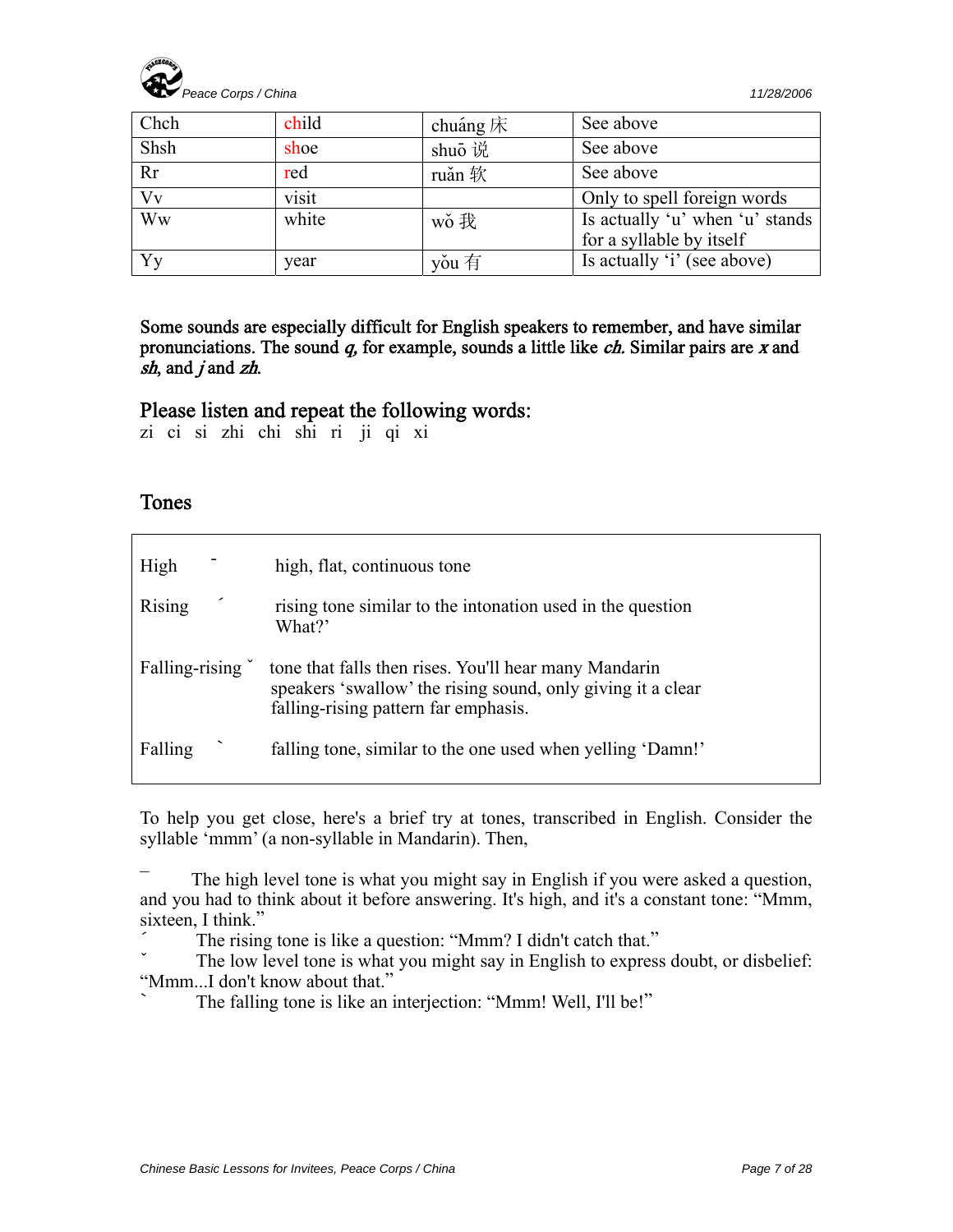

## Listen and repeat:

| first tone | second tone | third tone | fourthtone |
|------------|-------------|------------|------------|
| a          | a           |            | а          |
| ma         | ma          | ma         | ma         |
| tang       | tang        | tang       | tang       |
| qing       | qing        | qing       | qing       |
| yan        | yan         | yan        | yan        |
| guo        | guo         | guo        | guo        |

## Choose the syllables you heard:

| 1. | didiǎn<br>dităn  |              | bāobiǎn<br>bǎopiàn |                                     | tonghong<br>gòngtóng |                        | dàodiǎn<br>dàotián |
|----|------------------|--------------|--------------------|-------------------------------------|----------------------|------------------------|--------------------|
|    | zàizuò<br>cáicuò | jīyóu        | xingqiú            |                                     | canting<br>kànxin    |                        | cèsuǒ<br>jiécuò    |
| 2. | jian<br>zhan     | xue<br>shui  | yuē<br>juē         | $\vec{r}$<br>$\overrightarrow{z_1}$ | ceng<br>qing         | rou<br>zou             | xuan<br>juǎn       |
|    | zhǔn<br>zhěn     | chén<br>chūn | yuè<br>yun         |                                     | jiang<br>zhang       | $c\bar{a}$ ng<br>shang |                    |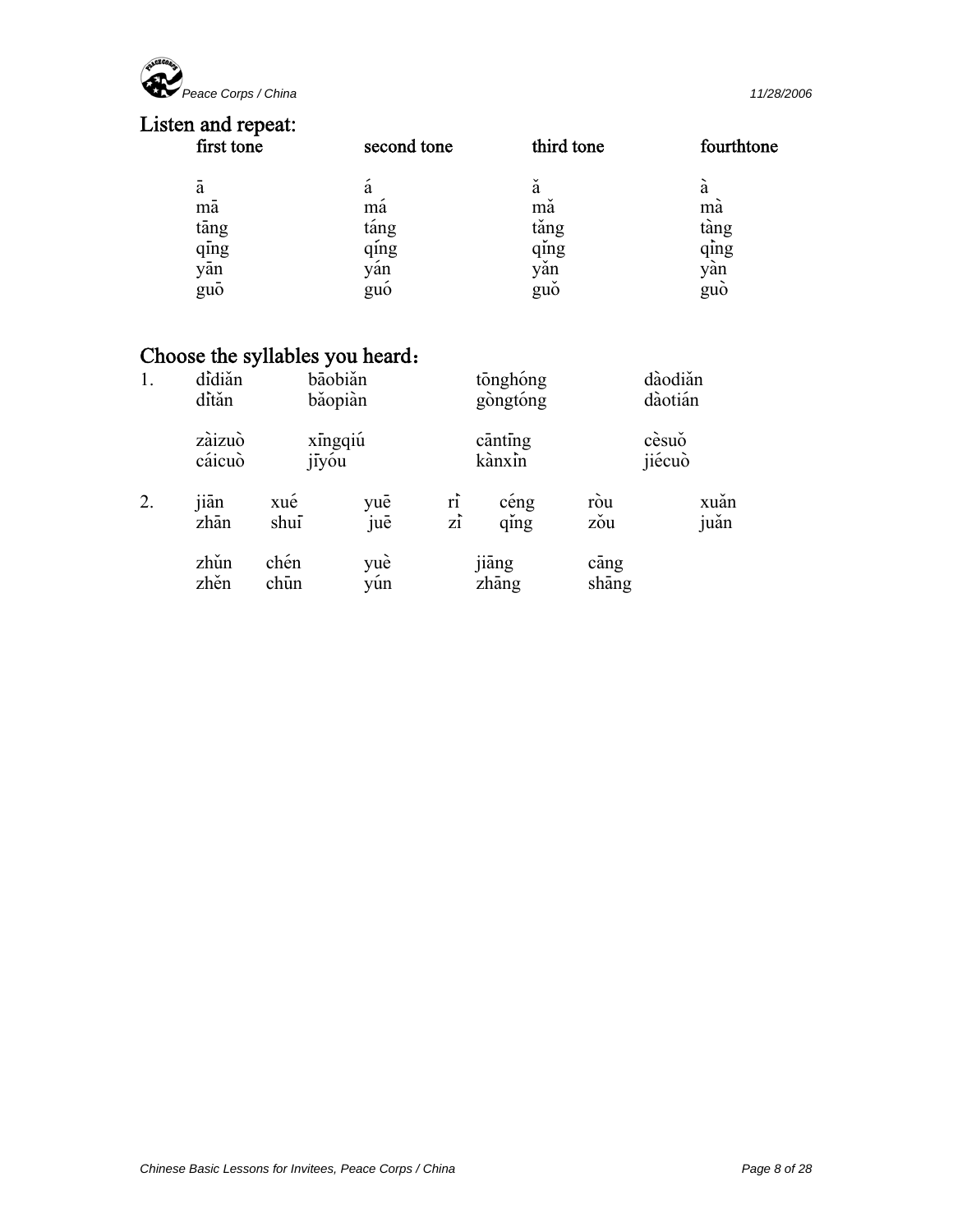

## **Lesson 3:** Basic Grammar

Mandarin grammar is relatively straightforward. There are no verb conjugations, no plurals, no articles (a/the), and no gender or tenses. At an elementary level, sentence order is similar to English: subject-verb-object. For example, the sentence 'I study Chinese' follows exactly the same word order in Mandarin: I study Chinese. Wǒ xué hànyǔ. (lit: I study Chinese)

#### Let's learn a few words first:

| this              | zhè    |
|-------------------|--------|
| that              | nà     |
| to be             | shi    |
| tea               | chá    |
| rice/meal         | fàn    |
| cup               | bēizi  |
| egg               | jīdàn  |
| question particle | mā     |
| no                | bù     |
| what              | shénme |
|                   |        |

#### Then you can talk about objects:

| This is tea.    | Zhè shì chá.   |
|-----------------|----------------|
| That is rice.   | Nà shì fàn.    |
| This is a cup.  | Zhè shì bēizi. |
| That is an egg. | Nà shi jidàn.  |

Note: 'Shi' is 'to be'. It is generally followed by a noun which defines the subject/topic. It is not normally followed by an adjective on its own.

#### How to form a question?

A very simple way to form a question in Chinese is by putting a question particle 'ma' at the end of a sentence that would otherwise be a plain statement. English counterparts of these questions are usually formed by syntactically more complicated "transformational" processes such as movement of the verb to the beginning of the sentence.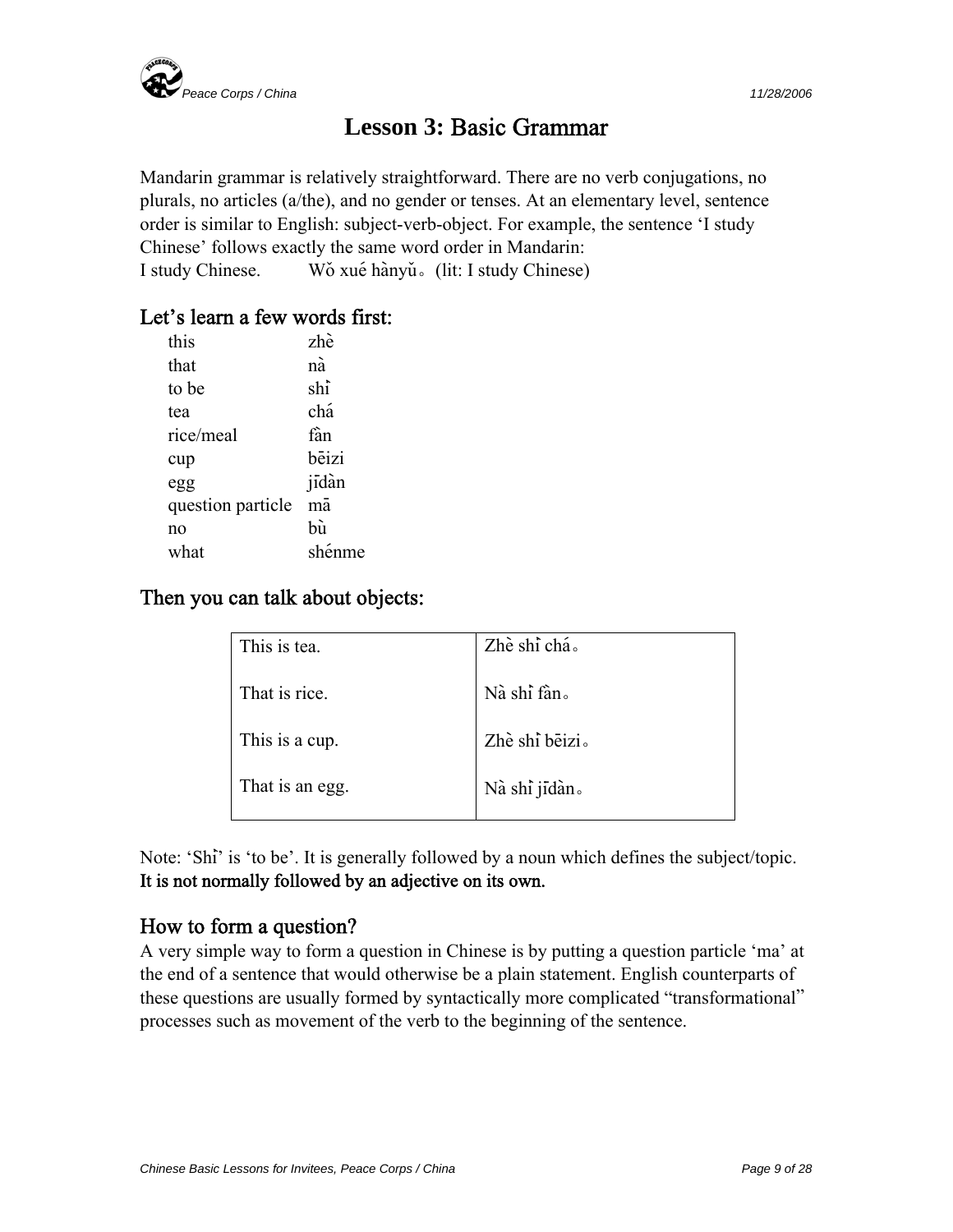

| Is this tea?    | Zhè shì chá ma?   |
|-----------------|-------------------|
|                 |                   |
| Yes./ No.       | Shì / Bú shì.     |
| Is that rice?   | Nà shi fàn ma?    |
|                 |                   |
| Yes. $/No.$     | Shì / Bú shì.     |
| Is this a cup?  | Zhè shì beizi ma? |
|                 |                   |
| Yes./No.        | Shì / Bú shì.     |
| Is that an egg? | Nà shi jidàn ma?  |
|                 |                   |
| Yes. /No.       | Shi / Bu shi.     |

Note: The word 'bu' is the negative word. It precedes the verb to indicate that something does not happen. Here its tone changes from the fourth to the second because it is followed by a fourth tone. You will learn the rule in the future.

#### So how do you ask what something is?

 $'$  th  $\triangle$  Shénme' is the interrogative word 'what'. The most important feature about Chinese interrogative pronouns is that, unlike English practice which shifts all interrogative pronouns to the beginning of the question, Chinese keeps them in the position in the sentence where the answers would be expected.

| What is this?  | Zhè shi shénme? |
|----------------|-----------------|
| This is tea.   | Zhè shì chá.    |
| What is that?  | Nà shì shénme?  |
| That is a cup. | Nà shi beizi.   |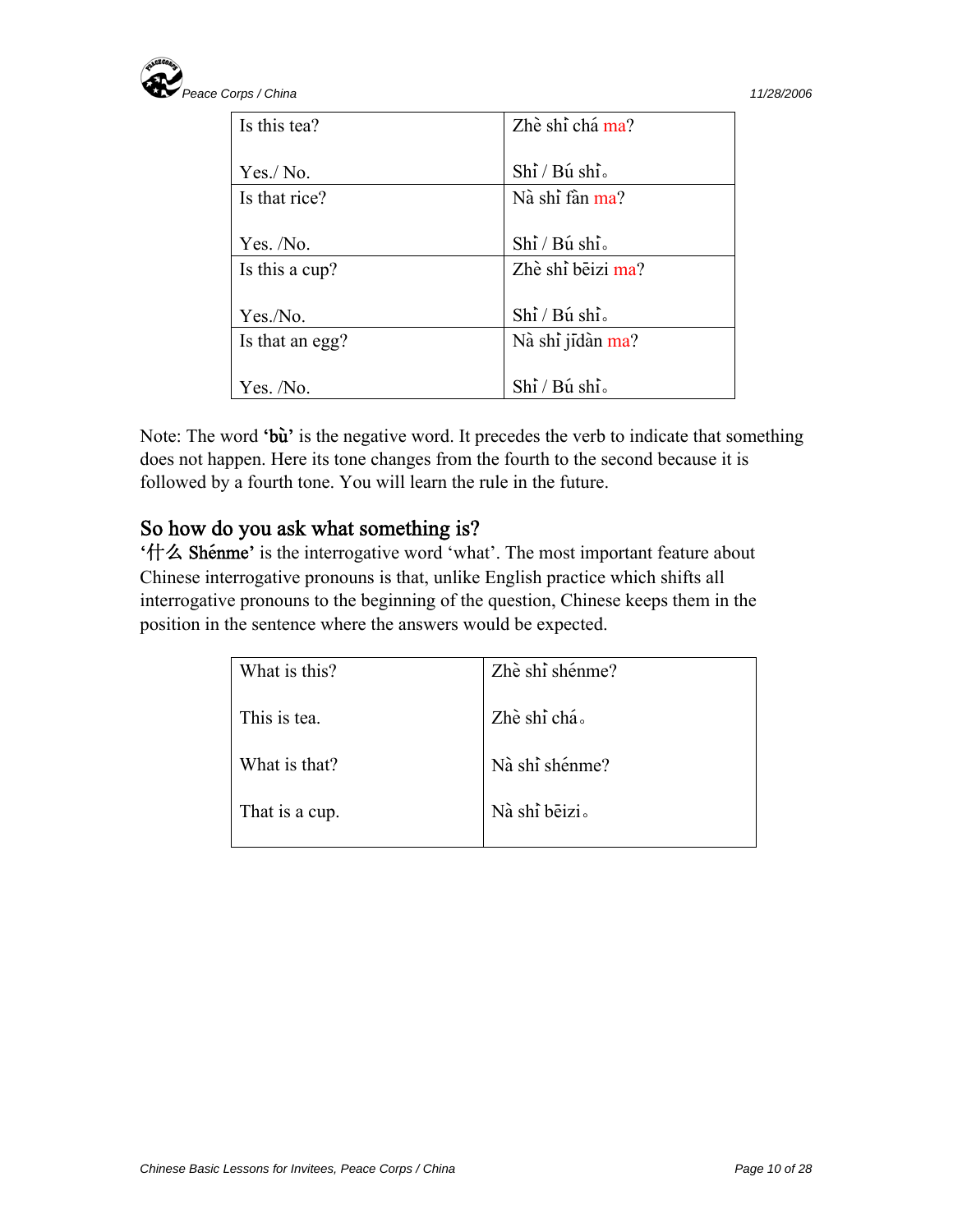

## **Lesson 4: Greetings**

#### **Vocabulary**

| $n\check{ }$ |
|--------------|
| wŏ           |
| hǎo          |
| zàijiàn      |
| zǎo          |
| zǎoshàng     |
| xiàwǔ        |
| wǎnshàng     |
|              |

#### Dialogue 1

| Greetings in all circumstances |             |
|--------------------------------|-------------|
| A: How are you?                | A: Ni hảo.  |
| B: How are you?                | B: Ni hảo.  |
| A: Goodbye.                    | A: Zàijiàn. |
| B: Goodbye.                    | B: Zàijiàn. |

Note:  $N\tilde{\theta}$  has is a common, slightly formal, greeting. Literally it would translate as "You are good," or if conceived of as a question, "Are you fine?" However, it is not really a question. The response is usually simply  $N\tilde{\mathbf{i}}$  has again. Other common greetings used among friends or acquaintances are:

#### Dialogue 2:

| Greet people in the morning |                                                           |
|-----------------------------|-----------------------------------------------------------|
| Good morning.               | $ A: Zao.$ (or Zǎoshàng hǎo.)                             |
| Good morning.               | $ B: Z\check{a}o.$ (or $Z\check{a}o.$ and $\check{a}o.$ ) |

Note: You can change the morning 'zaoshang' to afternoon 'xiawu' or evening 'wanshang' respectively, and add good 'hao' to greet people in different times of a day.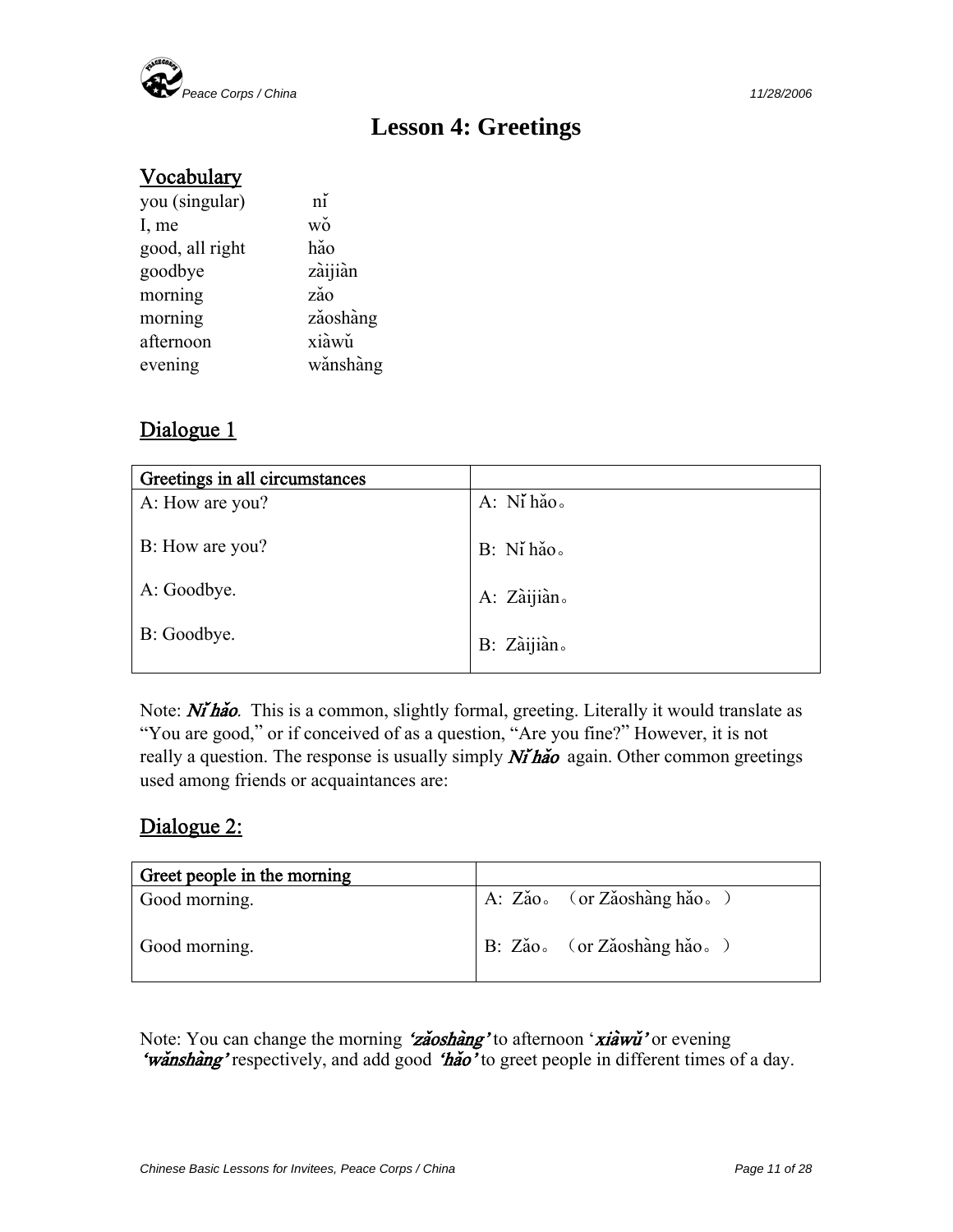

## Lesson 5: Introductions

#### **Vocabulary**

| May I ask?                          | Qingwèn              |
|-------------------------------------|----------------------|
| you (singular)                      | $\tilde{\mathbf{n}}$ |
| what                                | shénme               |
| name                                | míngzi               |
| I, me                               | wǒ                   |
| call, to be called, to be named     | jiào                 |
| $(V)$ to be surnamed; $(N)$ surname | xing                 |
|                                     |                      |
| a male's name                       | Zhang Wěi            |

### Dialogue 1

| Ask for the whole name   |                                    |
|--------------------------|------------------------------------|
| A: May I ask your name?  | A: Qingwèn, ni jiào shénme mingzi? |
| B: I'm called Zhang Wei. | B: Wǒ jiào Zhāng Wěi.              |

## Dialogue 2:

| Ask for the family name and the given name                                              |                                                                             |
|-----------------------------------------------------------------------------------------|-----------------------------------------------------------------------------|
| A: May I ask your surname?                                                              | A: Qingwèn, ni xing shénme?                                                 |
| B: My family name is Wang.<br>I'm called Wang Jiande.<br>And you?<br>What is your name? | B: Wǒ xing Wáng,<br>jiào Wáng Jiàndé.<br>$Ni$ ne?<br>Ni jiào shénme míngzi? |
| A: My family name is Zhang. I am called<br>Zhang Wei.                                   | A: Wǒ xing Zhāng, jiào Zhāng Wěi.                                           |

Note: In a Chinese name, the surname or family name always comes first, followed by the given name. Most surnames consist of a single character, though some have two.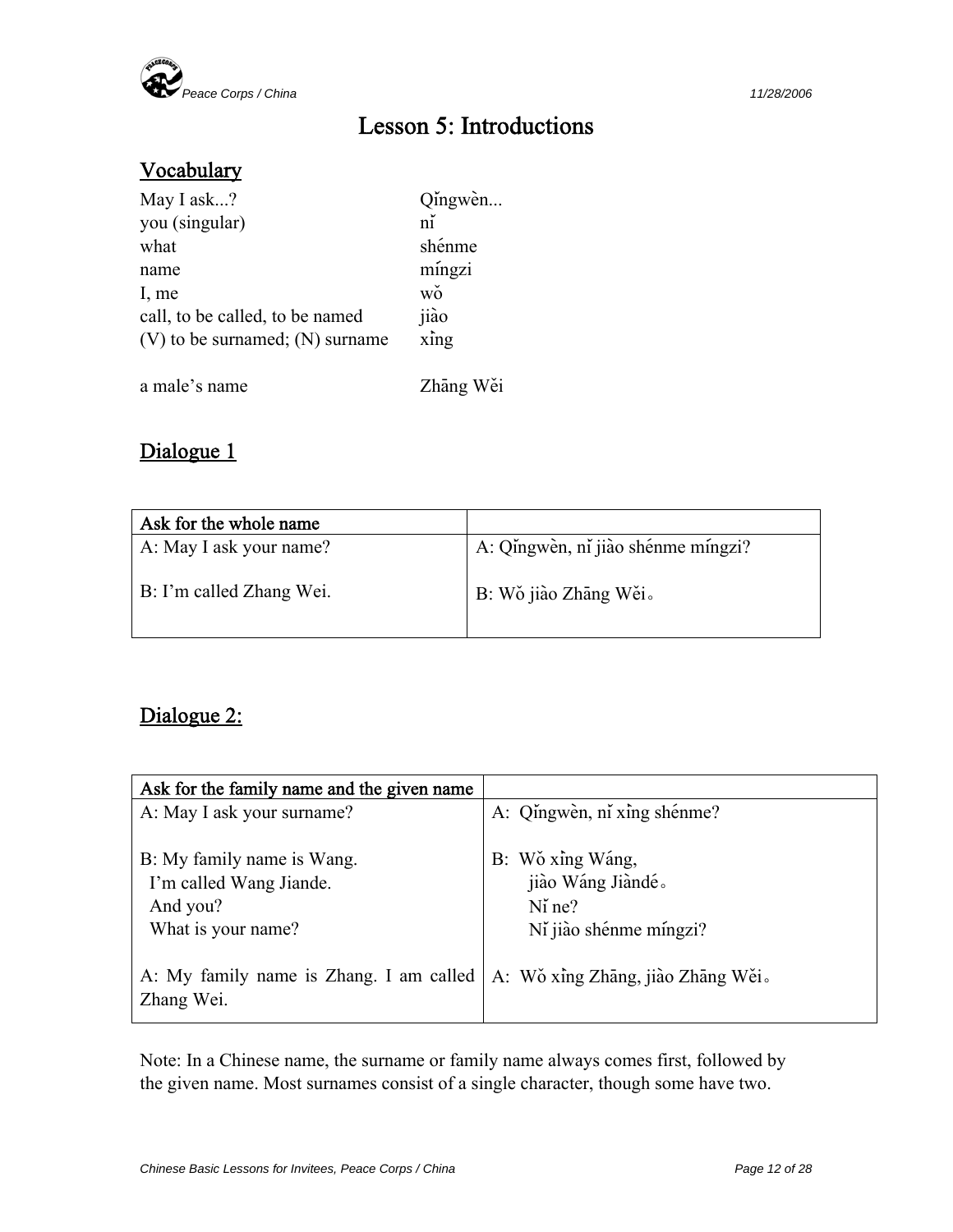

Given names may be either one or two characters. Depending on social circumstances, individuals identify themselves either

(1) by surname only: Wo xing Zhang

or

(2) by full name: Wǒ jiào Zhāng Wěi, or Wǒ shì Zhāng Wěi.

#### **The personal pronouns:**

| I/me        | <b>WO</b>    |
|-------------|--------------|
| You         | $n\check{ }$ |
| He/him      | tā           |
| She/her     | tā           |
| It          | tā           |
|             |              |
| We/us       | wǒmen        |
| You $(pl.)$ | nimen        |
| They/them   | tāmen        |
|             |              |

Note: Chinese personal pronouns are very simple. There is no distinction for case. 'Wo' is 'wo' regardless of whether it is the subject of the sentence or the object of the verb, and the same is true for the second and third person pronouns. Nor is there a distinction for gender. 'Ta' is 'ta', whether it refers to a woman or a man.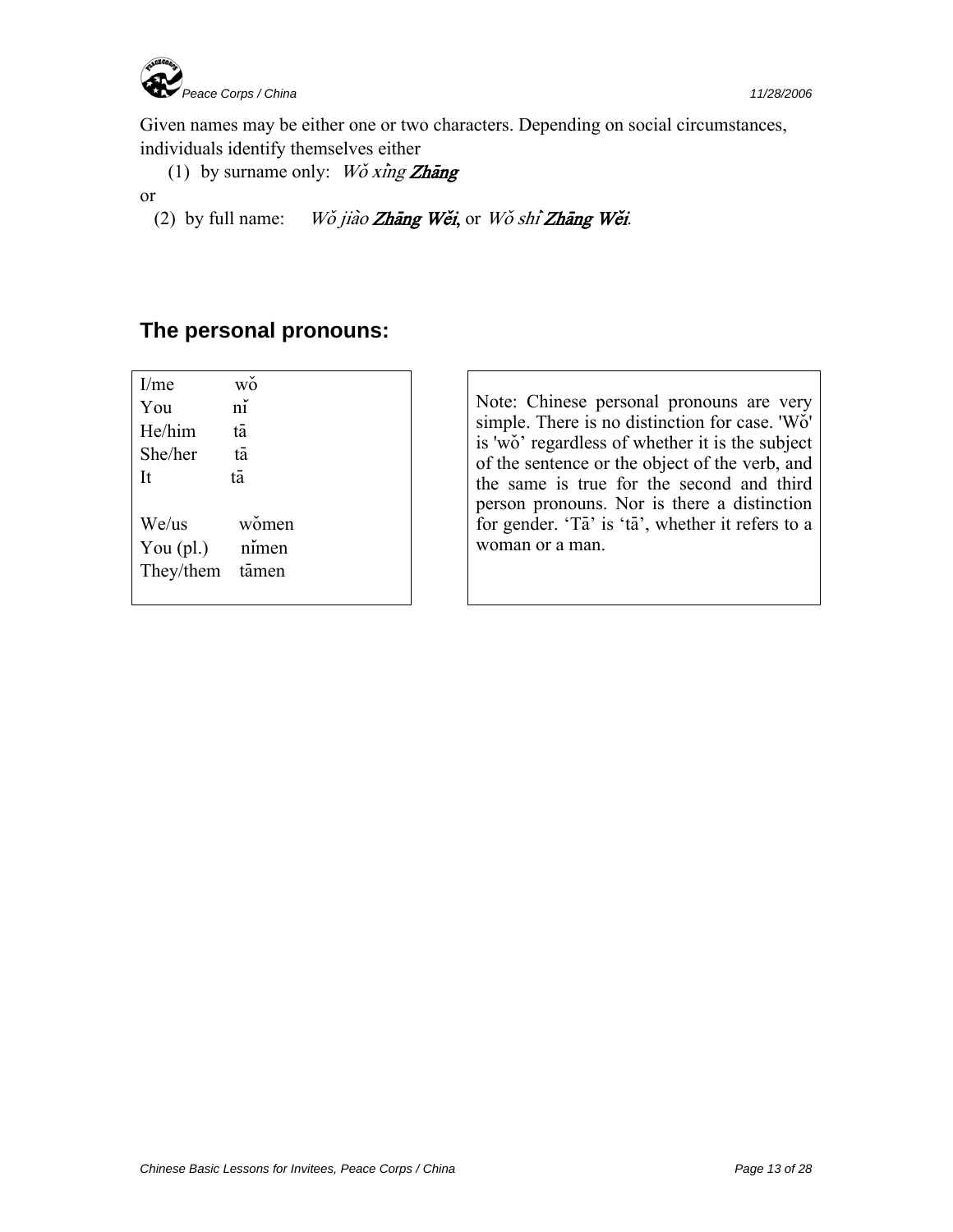

## Lesson 6 Numbers and Prices

### Numbers 1-10:

| one   | yī         |                                                                     |
|-------|------------|---------------------------------------------------------------------|
| two   | èr         | $\equiv$ (When counting, two is $\text{er} \equiv$ , when used with |
|       |            | measure words, it is liǎng $\overline{m}$ )                         |
| three | san        | Ξ                                                                   |
| four  | $\sin$     | 四                                                                   |
| five  | wŭ         | 五                                                                   |
| six   | liù        | 六                                                                   |
| seven | $q\bar{q}$ | 七                                                                   |
| eight | bā         | 八                                                                   |
| nine  | jiŭ        | 九                                                                   |
| ten   | shí        |                                                                     |

#### Numbers 10 - 1billion:

The Chinese number system is quite simple and generally easy to learn. Multiples of 10 are made by stating the multiple and then  $10 -$  so  $20$  is literally 'two ten'. If you learn the numbers from one to 10, you can count to 100 without having to learn any new vocabulary.

The Chinese counting system is based on units of 10. These multiply as follows:

| 10          | shí        |    |
|-------------|------------|----|
| 100         | bǎi        | 百  |
| 1000        | qian       | 千  |
| 10,000      | wàn        | 万  |
| 100,000     | shíwàn     | 十万 |
| 1 million   | bǎiwàn     | 百万 |
| 10 million  | qianwan    | 千万 |
| 100 million | wànwàn; yi | 亿  |
| 1 billion   | shí yì     | 十亿 |
|             |            |    |

#### Ordinal numbers:

Simply prefix any number with di, and it becomes an ordinal:

| 1st  | di yī  |
|------|--------|
| 2nd  | di èr  |
| 3rd  | dì sān |
| 10th | dì shí |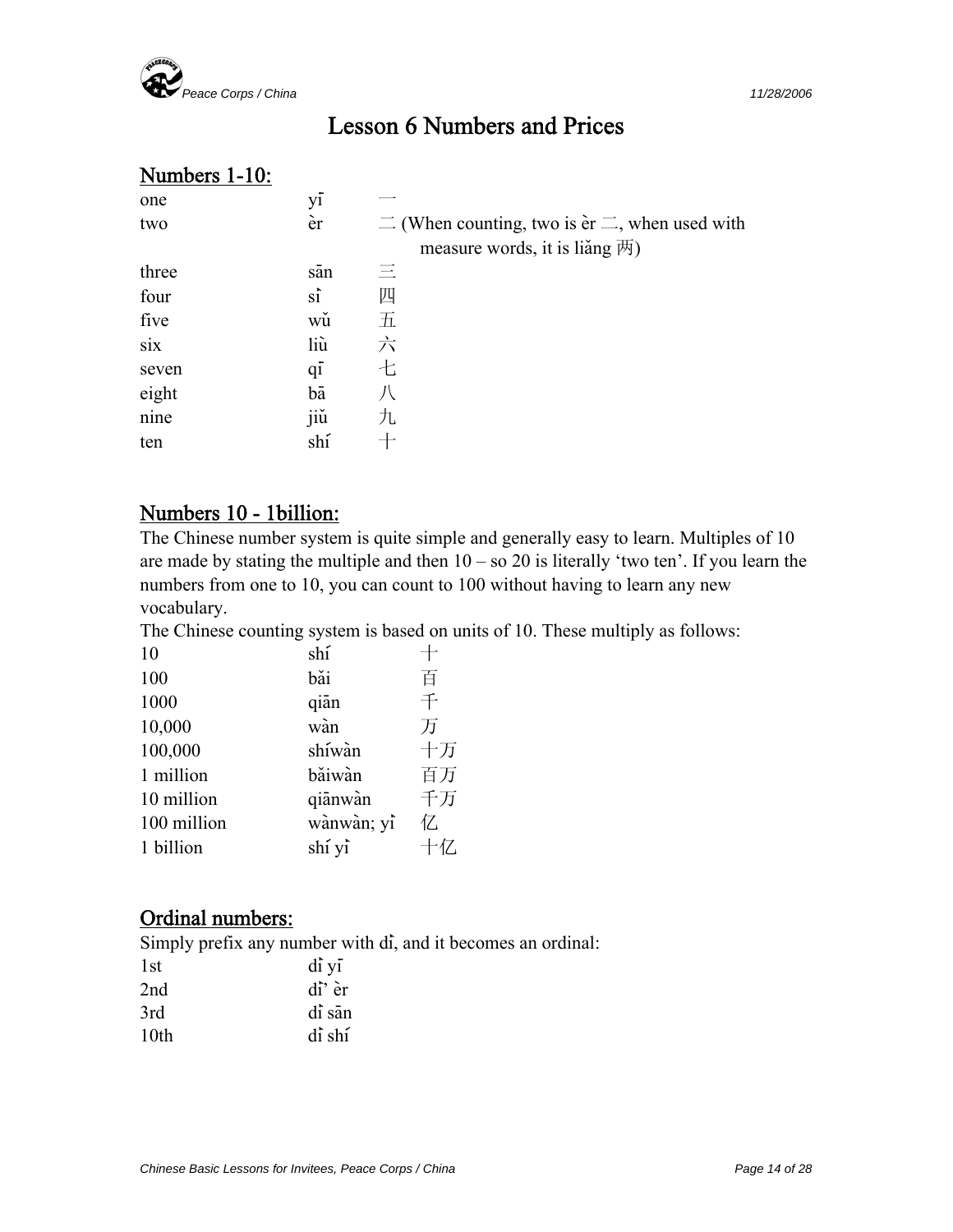

## Dialogue 1

| Asking for the price         |                                  |
|------------------------------|----------------------------------|
| Excuse me, how much is this? | A: Qing wèn, zhège duōshǎo qián? |
| Ten yuan.                    | B: Shí-kuài qián.                |
| I want this one. Thanks.     | A: Wǒ yào zhège. Xièxiè.         |

## Dialogue 2

| Asking for items in the grocery               |                                                                                                |
|-----------------------------------------------|------------------------------------------------------------------------------------------------|
| What do you want to buy?                      | A: Ní yào mǎi shénme?                                                                          |
|                                               | I want to buy mineral water. How much B: Wǒ yào mǎi kuàngquánshuǐ. Duōshǎo is it (per bottle)? |
| Two-sixty. How many bottles do you  <br>want? | A: Liǎng-kuài-liù 。 Yào jǐ-píng?                                                               |
| Four.                                         | B: Si-ping.                                                                                    |

### Vocabulary

| this                        | zhège         |                                     |
|-----------------------------|---------------|-------------------------------------|
| that                        | nàge          |                                     |
| which                       | năge          |                                     |
| how much? how many?         | duoshǎo       |                                     |
| money                       | qián          |                                     |
| "dollar" or Chinese yuan    | kuài          | <i>yuán</i> is slightly more formal |
| want                        | yào           |                                     |
| thanks, thank you           | xièxie        |                                     |
| buy                         | mǎi           |                                     |
| mineral water               | kuangquánshui |                                     |
| (Measure word) bottle       | ping          |                                     |
| how many? (up to ten or so) | $11 -$        | another meaning is 'several'        |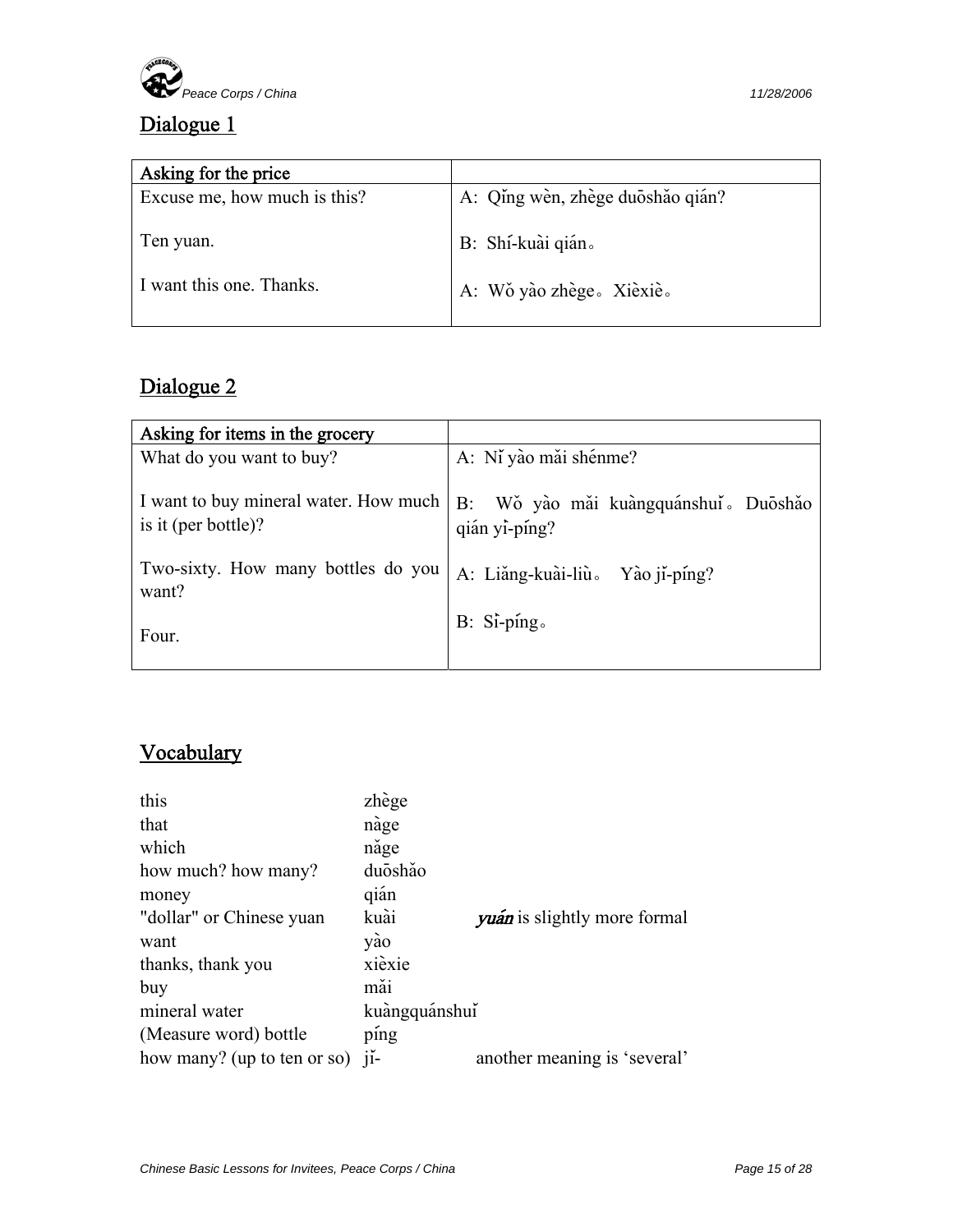

## Lesson 7 Food and Drinks

## **Vocabulary**

| 1. rice      | mifan    |
|--------------|----------|
| 2. noodle    | miàntiáo |
| 3. dumpling  | jiǎozi   |
| 4. bread     | miànbao  |
| 5. vegetable | shūcài   |
| 6. pork      | zhūrou   |
| 7. beef      | niúrou   |
| 8. fish      |          |

| 9. water          | shui              |
|-------------------|-------------------|
| 10. mineral water | kuàngquǎnshuǐ     |
| 11. coffee        | kafei             |
| $12.$ tea         | chá               |
| 13. milk          | niúnăi.           |
| 14. juice         | guǒ zhī.<br>píjiǔ |
| 15. beer          |                   |
| 16. yogurt        | suānnǎi           |
|                   |                   |

| 17. bowl          | wan          |
|-------------------|--------------|
| 18. plate         | pánzi        |
| $19. \text{ cup}$ | bēizi        |
| 20. bottle        | pingzi       |
| 21. sugar         | tang         |
| 22. salt          | yan          |
| 23. chili         | làjiāo       |
| 24. oil           | you          |
| 25. MSG           | wèijing      |
| 26. hot           | rède; tàngde |
| $27.$ iced        | bingdongde   |
| 28. and           | hé           |

#### Phrases & Sentences:

| I'd like to have noodles.<br>I don't want noodles. | Wǒ yào miàntiáo.<br>Wǒ búyào miàntiáo. |
|----------------------------------------------------|----------------------------------------|
| Do you have $\cdots$ or not?                       | Yǒu méiyǒu…?                           |
| Don't make it too hot.                             | Búyào tài là.                          |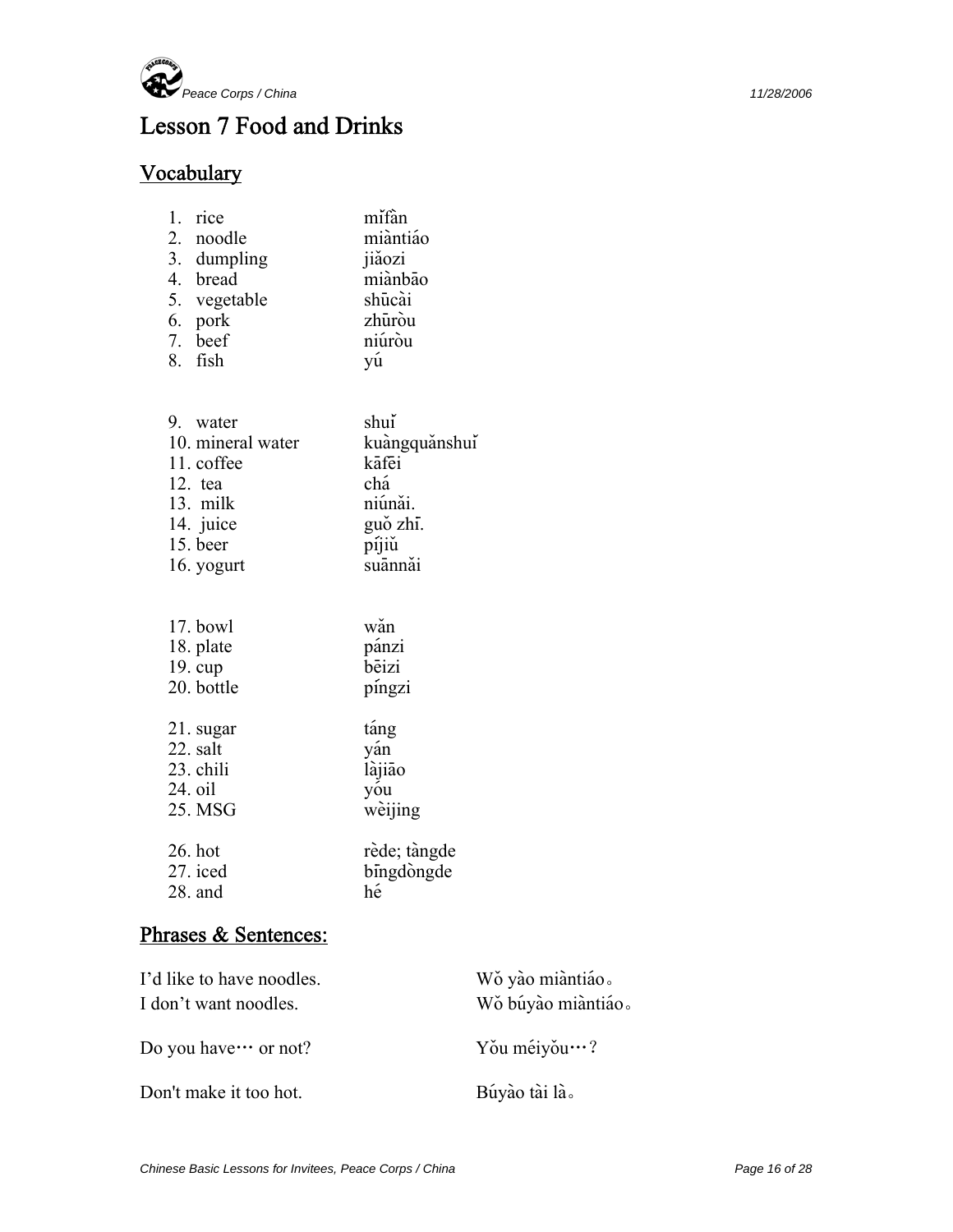

I like dumplings. Wǒ xǐhuān jiǎozi。 I don't like rice. Wǒ bùxihuān mifàn.

Can I have the bill, please? Mǎidān/Suànzhàng.

Please try to use the vocabulary above to substitute these sentences.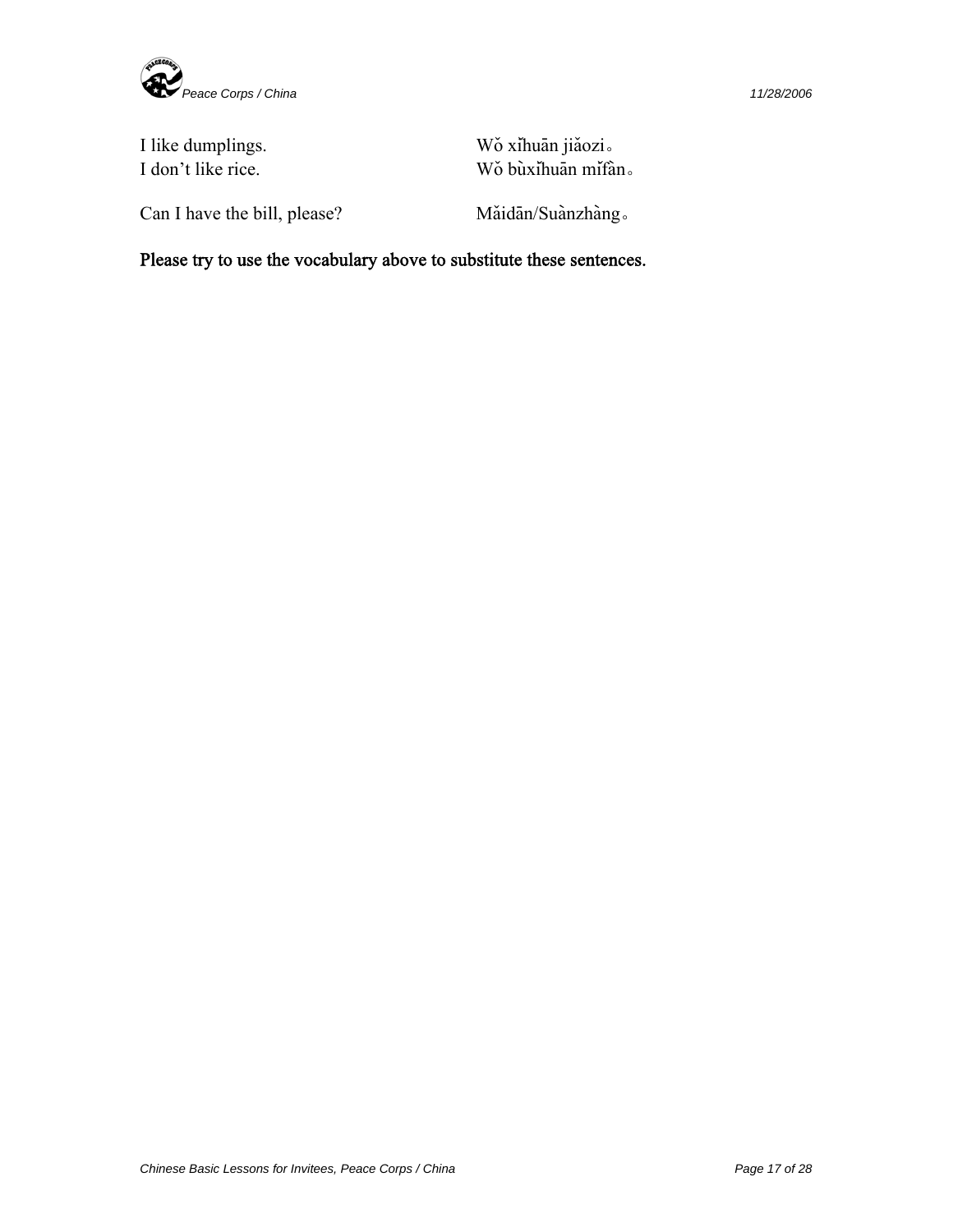

## Lesson 8 Some Chinese Dishes

#### Cold Dishes (Appetizers):

- 
- 2. pàocài pickles

#### Hot Dishes (Main Course):

- 
- 
- 
- 
- 
- 

#### Vegetable:

- 
- 
- 
- 

#### Noodles:

- 
- 
- 
- 
- 
- 

#### Rice & Grains

| 1. mifàn       | Rice                 |
|----------------|----------------------|
| 2. dàn chǎofàn | Fried rice with egg  |
| 3. babảo zhou  | 8-treasures Porridge |

#### Fruits:

| 1. pingguǒ   | apples       |
|--------------|--------------|
| 2. xiangjiao | bananas      |
| 3. júzi      | tangerines   |
| 4. xigua     | watermelon   |
| 5. táozi     | peaches      |
| 6. lízi      | pears        |
| 7. cǎoméi    | strawberries |

#### Please say "I like …" and "I don't like …" in Chinese by using above vocabulary.

#### Please visit a Chinese restaurant in your hometown to try out some dishes and try your Chinese Language!

1. liangbàn jiangdòu Boiled cowpeas with chili sauce

- 1. yúxiāng ròusi<br>
2. huíguō ròu<br>
2. huíguō ròu<br>
Twice cooked pork
- 2. huíguō ròu Twice cooked pork<br>
3. yúxiāng qiézi Stir fried eggplant w
- 3. yúxiāng qiézi Stir fried eggplant with "YuXiang" sauce<br>
4. gōngbào jīdīng Spicy chicken with peanuts
- 4. gōngbào jīdīng Spicy chicken with peanuts<br>
5. fānqié chǎo jīdàn Scrambled eggs with tomato
	- Scrambled eggs with tomato
- 6. tángcù páigǔ Sweet and sour spare ribs
- 1. hǔpí qīngjiāo Fried/Tiger-skin green pepper<br>
2. tǔdòu sī Stir fried shredded potatoes 2. tǔdòu sī<br>
3. tángcù liánbái<br>
3. tángcù liánbái<br>
Stir fried cabbage with swee Stir fried cabbage with sweet and sour sauce 4. ganbian sijidòu Fried kidney beans
- 1. fānqié jīdàn miàn  $\frac{1}{2}$  Noodles with egg & tomato  $\frac{1}{2}$   $\frac{1}{2}$   $\frac{1}{2}$   $\frac{1}{2}$  Noodles with meat sauce 2. zájiàng miàn<br>
2. niúròu miàn<br>
2. niúròu miàn<br>
Noodles with beef 3. niúròu miàn<br>
4. hóngyóu shuijiǎo<br>
3. niúrou mian Noodles with beef<br>
1. hóngyóu shuijiǎo<br>
1. Boiled dumplings Boiled dumplings with chili sauce
- 5. qīngtāng shuijiǎo Boiled dumplings<br>
6. chāoshǒu Boiled soft dumpli Boiled soft dumplings with soup
	-

*Chinese Basic Lessons for Invitees, Peace Corps / China* Page 18 of 28 *Page 18 of 28*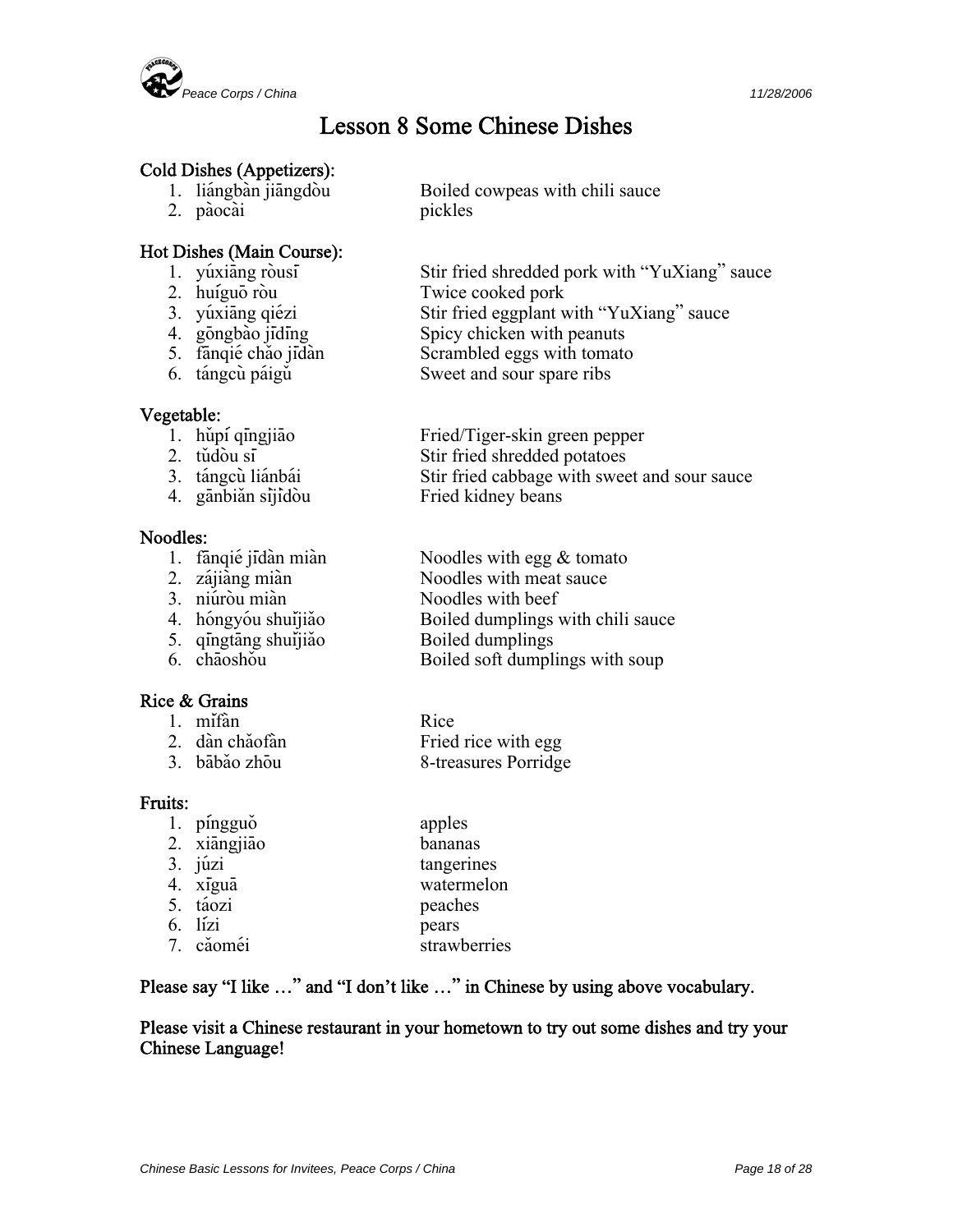

## Lesson 9 Useful Phrases

1. Thank you. Xièxiè. 2. You're welcome Buxiè. 3. I am sorry. Duibuqi. 4. That's all right Méiguanxi<sup>s</sup> 5. May I ask…? Qingwèn… 6. Do you speak English? Ní huishuo yingyǔ ma? 7. I am an American. Wǒ shì měiguó rén。 8. I am a Peace Corps volunteer. Wǒ shì Héping duiyuán. 9. I don't speak Chinese. Wǒ búhui hànyǔ. 10. Do you understand? Ní néng tingdong ma? 11. I don't understand. Wǒ ting bùdǒng. 12. Please say it again.  $\overline{Q}$ ing zài shuo yíbiàn. 13. Please speak slowly. Qing shuo màn yidián.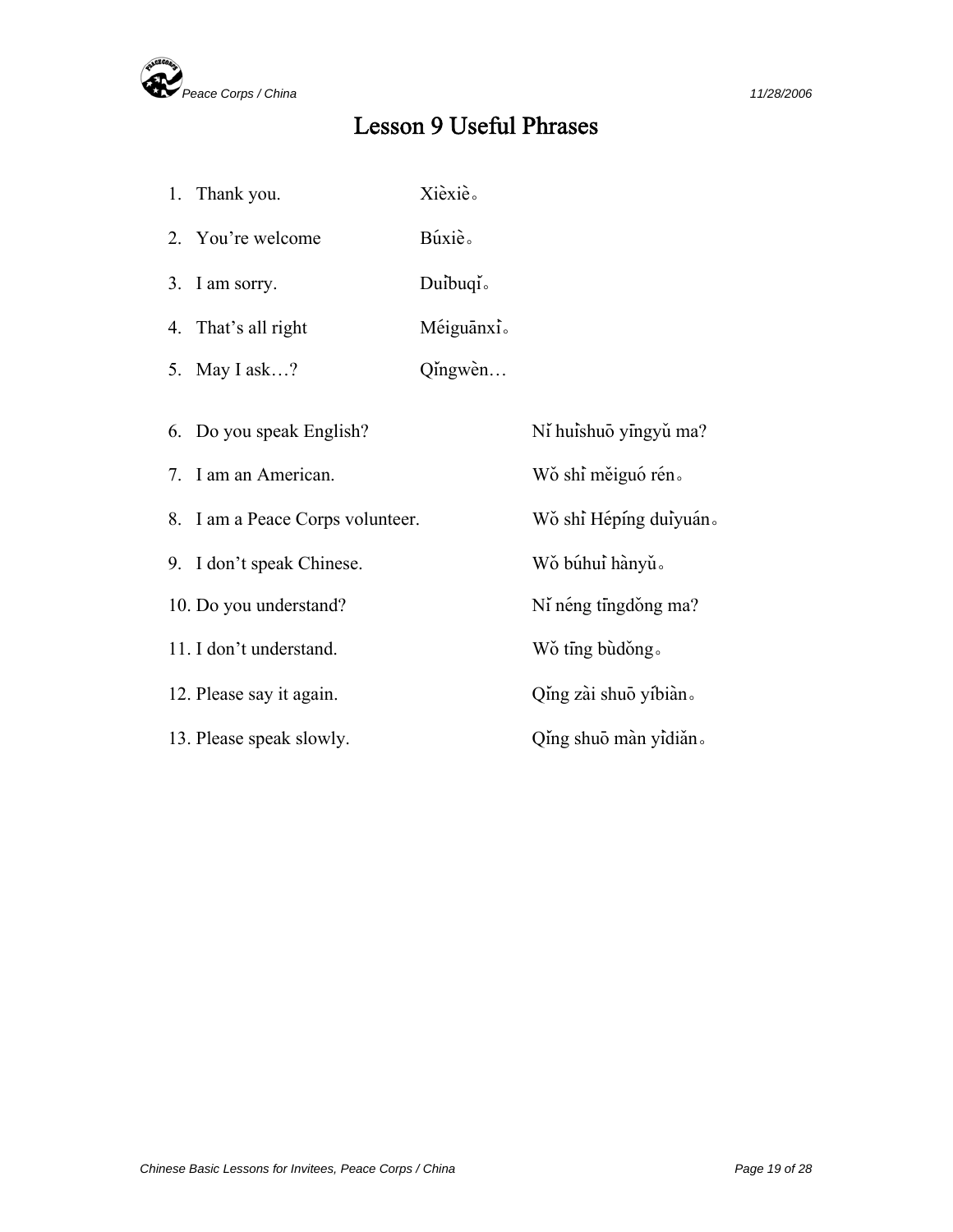

## Lesson 10 Sickness and Emergency

#### **Sick**

| I am sick.                       | Wo shengbing le.        |
|----------------------------------|-------------------------|
| I have a cold.                   | Wǒ gǎnmào le.           |
| I am allergic to this.           | Wǒ dui zhège guòmin.    |
| I am tired.                      | Wǒ lèi le.              |
| I want to go to bed.             | Wǒ xiǎng shuijiào le.   |
| Where is the bathroom?           | Xishoujian zài nă?      |
| I need to go to the hospital.    | Wǒ yào dào yiyuàn.      |
| May I ask where the hospital is? | Qingwèn, yiyuàn zài nă? |

#### **Emergency**

| Help!                     | Jiù ming!                     |
|---------------------------|-------------------------------|
| Police!                   | Jingcha!                      |
| May I use your telephone? | Wǒ kěyǐ yòng nǐde diànhuà ma? |
|                           |                               |

I need to call the police 110. Wǒ yào dǎ yāo-yāo-líng. ( $y\bar{a}o$  is an alternate pronunciation for the number one, used because  $y\bar{i}$  is easily confused with  $q\bar{i}$ , especially on the telephone)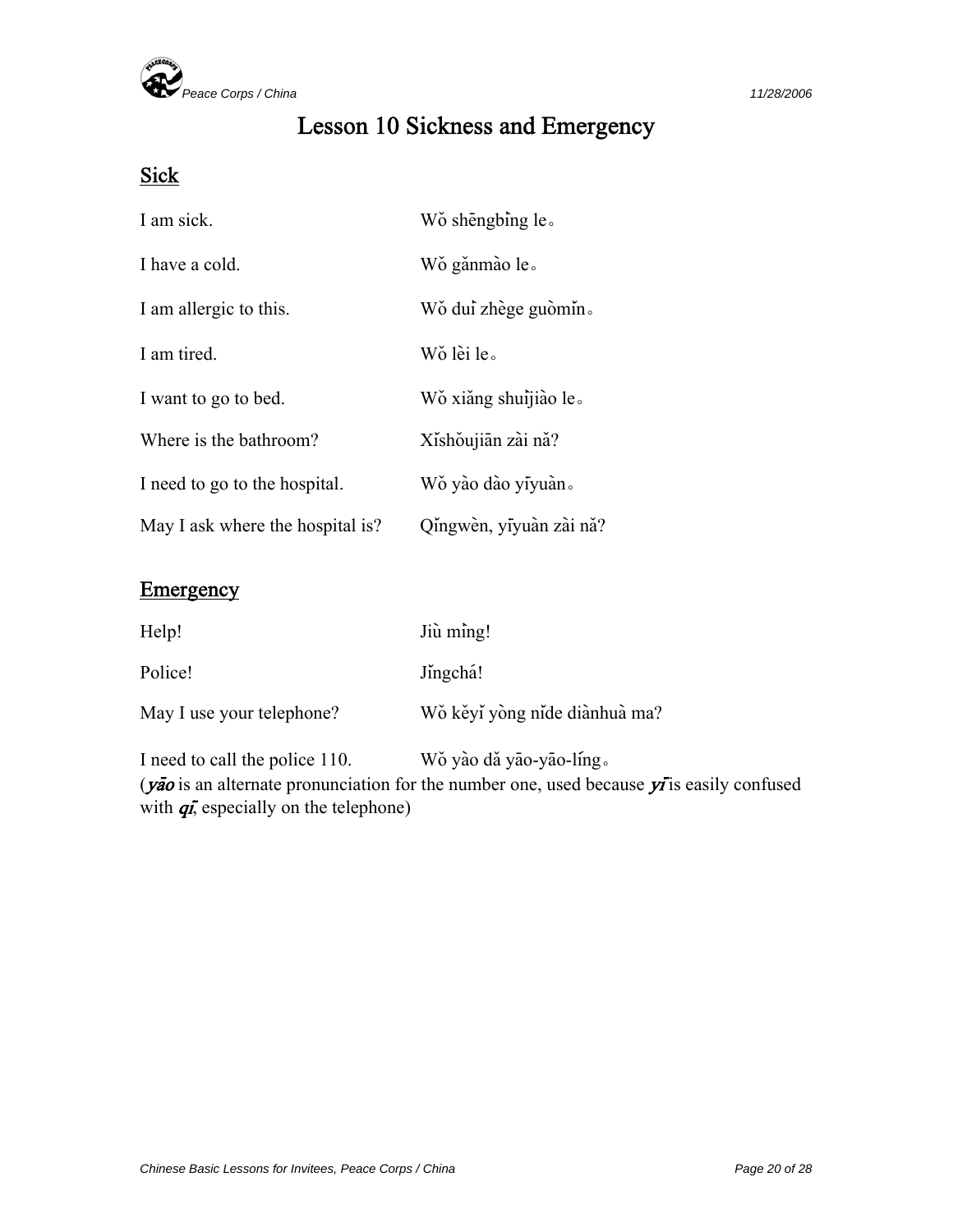

## Lesson 11 Direction and Places

## **Direction**

| Where is the?     | zài năr?         |
|-------------------|------------------|
| On the left       | Zài zuò bian.    |
| On the right      | Zài yòu bian.    |
| Straight-ahead    | Qián bian.       |
| Near by           | Fù jin.          |
| Not far from here | Lí zhèr bù yuǎn. |
| Above             | Shàng bian.      |
| Behind            | Hòu bian.        |

### Places

| shop            | shangdiàn  |
|-----------------|------------|
| street          | jie(dào)   |
| restaurant      | fànguǎn    |
| school          | xuéxião    |
| classroom       | jiàoshi    |
| office          | bàngongshi |
| bus station     | chezhàn    |
| railway station | huochezhàn |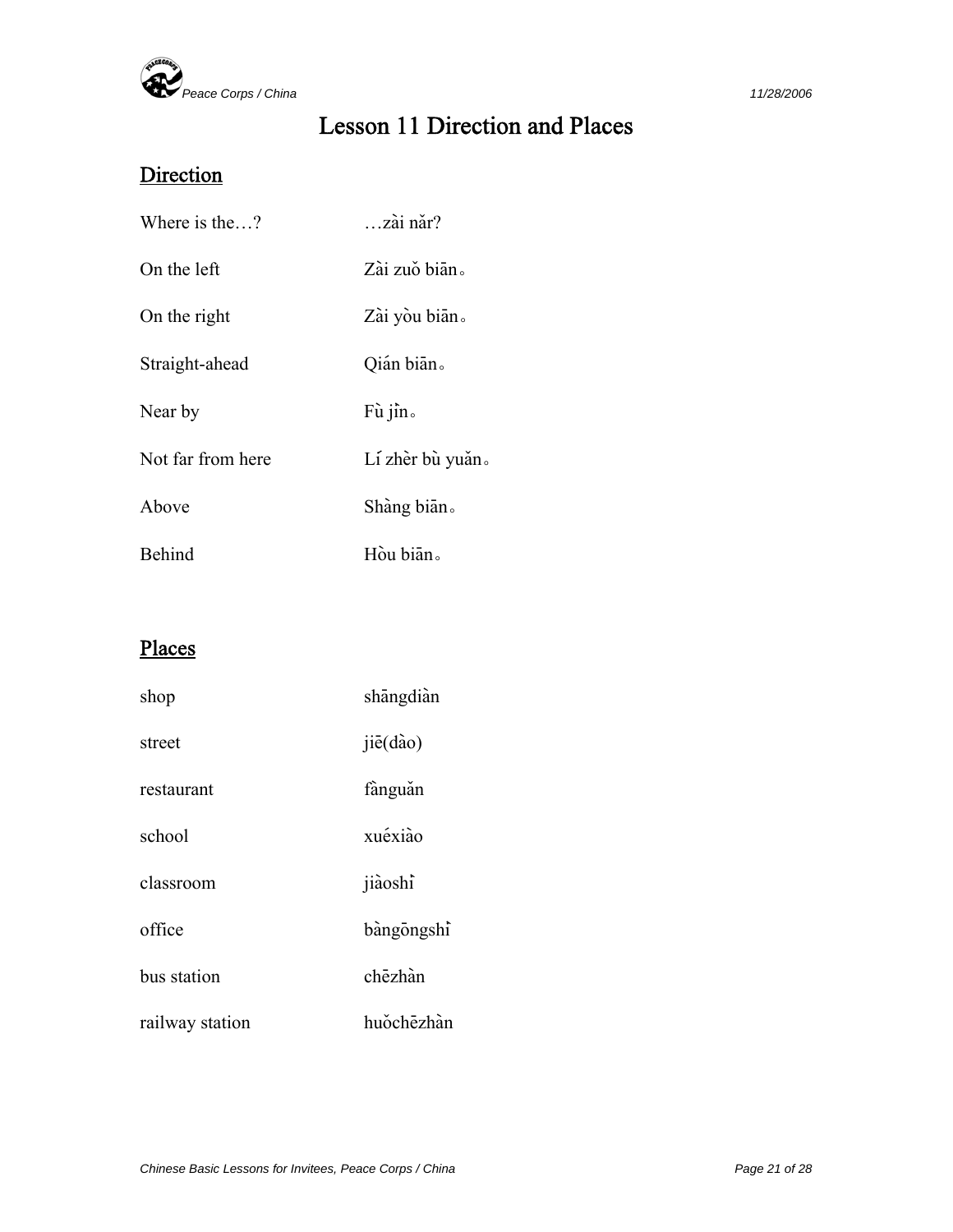

## Lesson 12 Clothes and Colors

| Clothes  | Yifu              |
|----------|-------------------|
| pants    | kùzi              |
| blouse   | wàitào            |
| shirt    | chènshan          |
| skirt    | qúnzi             |
| jacket   | jiákè             |
| shoes    | xié               |
| sandals  | liángxié          |
| slippers | tuōxié            |
|          |                   |
| Colors   | yánsè             |
| white    | bái (sè)          |
| black    | hēi (sè)          |
| red      | hóng (sè)         |
| yellow   | huáng (sè)        |
| blue     | lán (sè)          |
| green    | $l\tilde{u}$ (se) |
| gray     | $hui(s\grave{e})$ |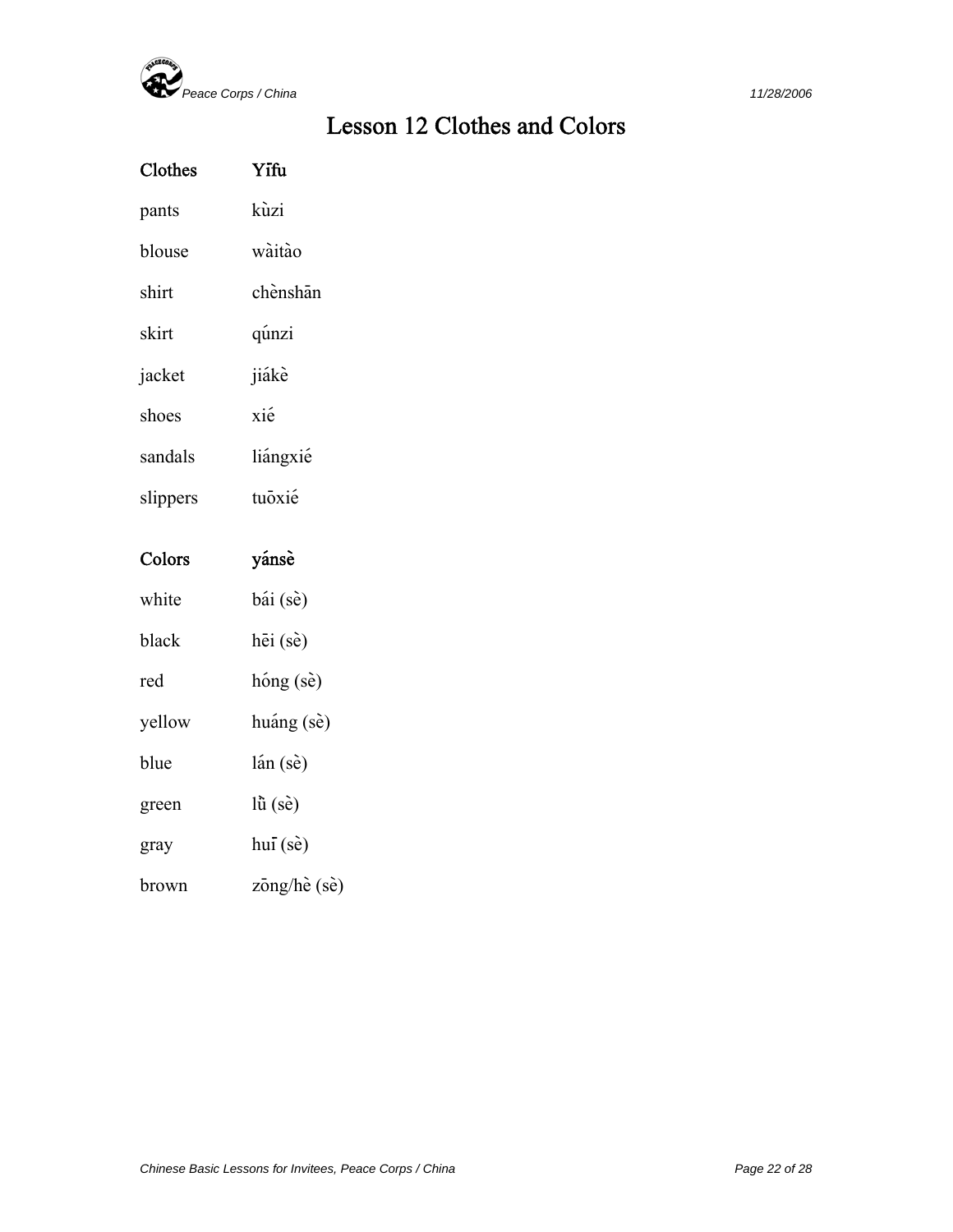

## **Lesson 13 Time**

## Vocabulary:

| Days of the week | Xingqi      |
|------------------|-------------|
| Monday           | Xingqi yi   |
| Tuesday          | Xingqi èr   |
| Wednesday        | Xingqi san  |
| Thursday         | Xingqi si   |
| Friday           | Xingqi wǔ   |
| Saturday         | Xingqi liù  |
| Sunday           | Xingqi tian |
| Weekend          | Zhoumo      |
|                  |             |
| Months           | Yuè         |
| January          | yi yuè      |
| February         | èr yuè      |
| March            | sān yuè     |
| April            | si yuè      |
| May              | wǔ yuè      |
| June             | liù yuè     |
| July             | qi yuè      |
| August           | bā yuè      |
| September        | jiů yuè     |
| October          | shí yuè     |
| November         | shí yi yuè  |
| December         | shí èr yuě  |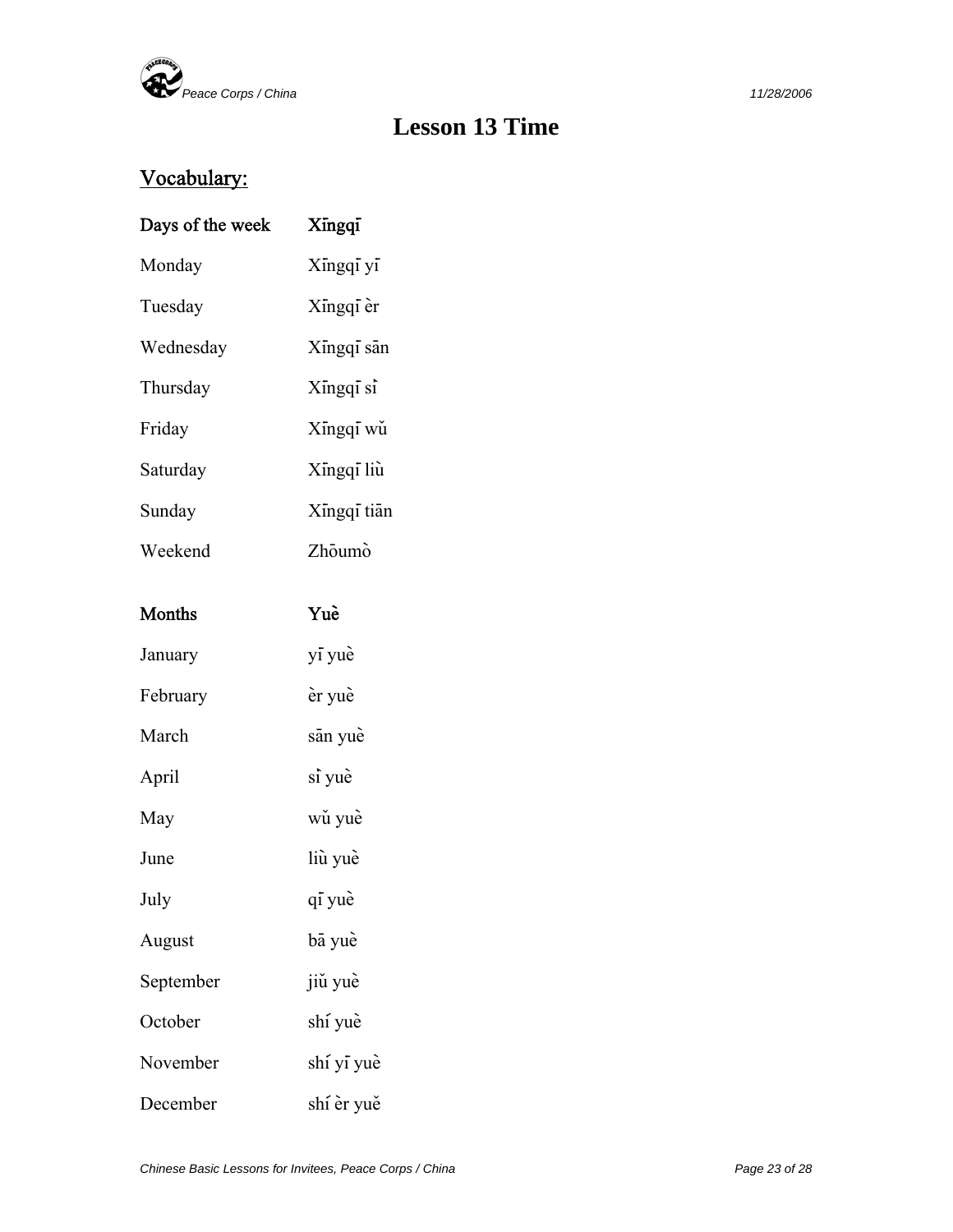

| year      | nián     |
|-----------|----------|
| month     | yuè      |
| day       | ri/hào   |
| hour      | diǎn     |
| minute    | fen      |
| yesterday | zuótian  |
| today     | jintian  |
| tomorrow  | mingtian |

## Phrases & Sentences:

| What time is it?           | Jí diǎn le?          |
|----------------------------|----------------------|
| It is $9:10$ .             | Jiǔ diǎn shí fēn.    |
| What day is it?            | Jintian xingqi ji?   |
| Today is Monday.           | Jintian xingqi yi.   |
| What is the date of today? | Jintian jihào?       |
| Today is May 1st.          | Jintian wǔyuè yihào. |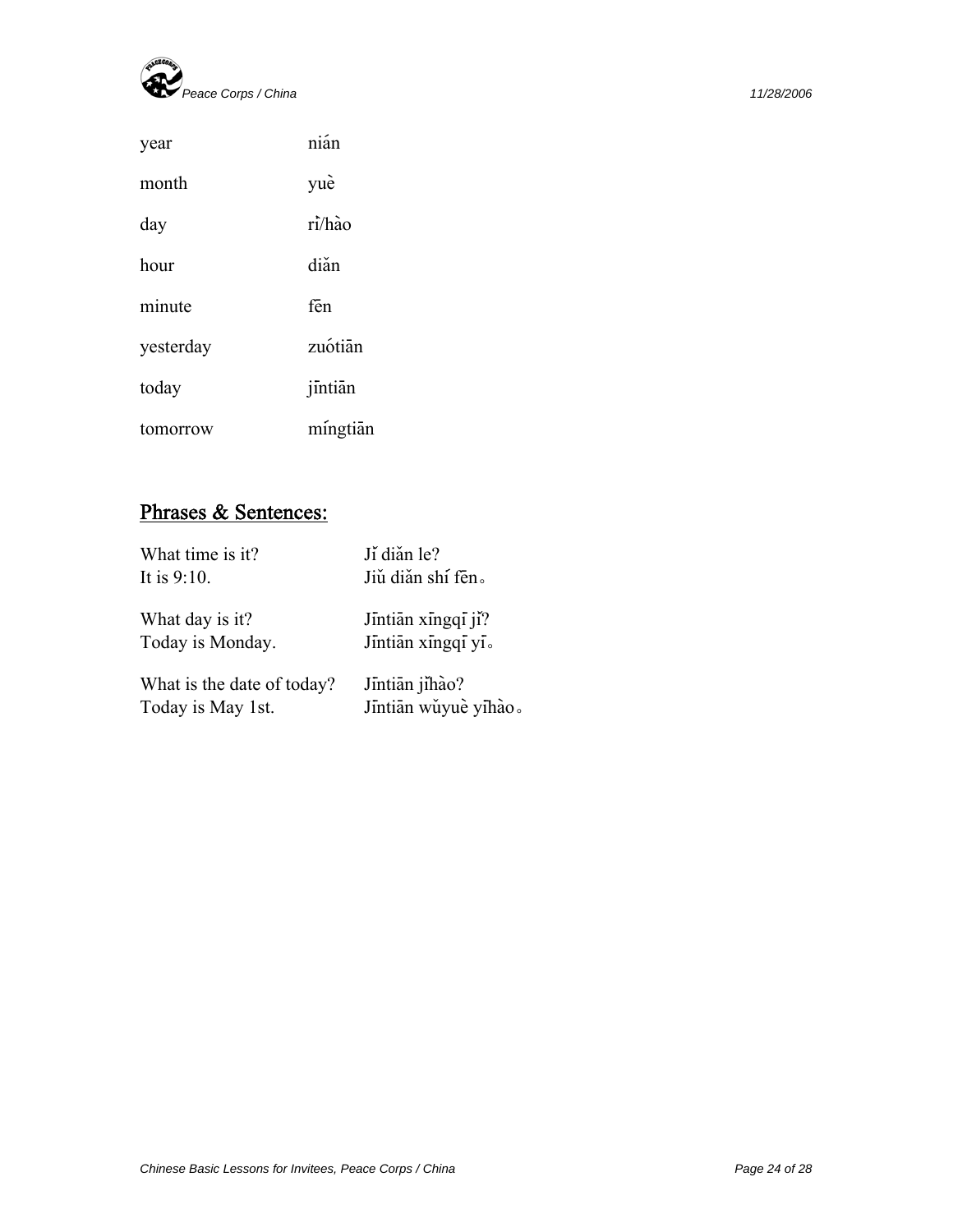

## Lesson 14 Family

| mother          | mama     |
|-----------------|----------|
| father          | bàba     |
| older sister    | jiějie   |
| younger sister  | mèimei   |
| older brother   | gege     |
| younger brother | didi     |
| daughter        | nǚ'er    |
| son             | érzi     |
| grandmother     | năinai   |
| grandfather     | yéye     |
| niece           | zhínů    |
| nephew          | zhízi    |
| man             | nánrén   |
| woman           | nůrén    |
| boy             | nánhái'r |
| girl            | nůhái'r  |
|                 |          |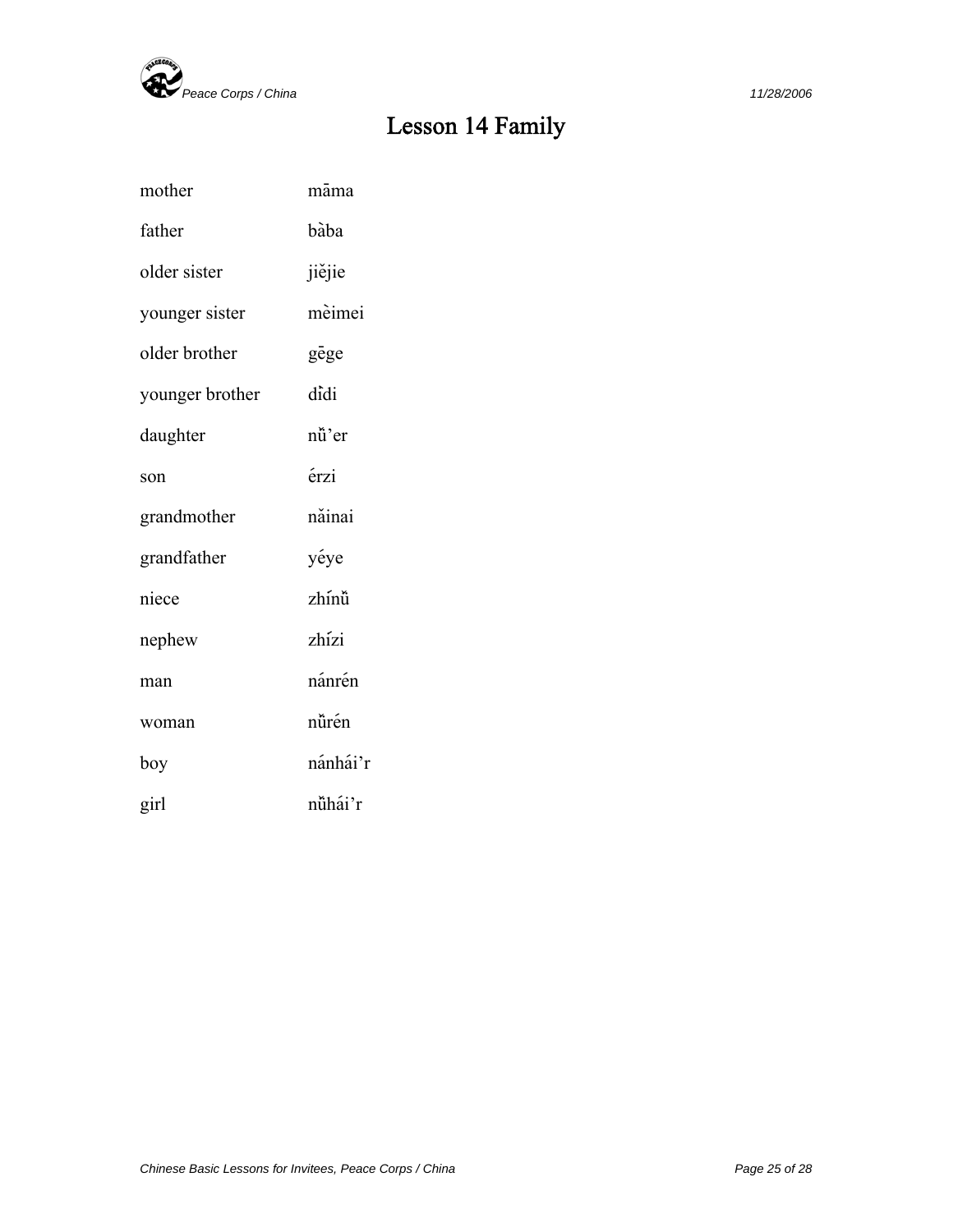

## Lesson 15 Home Items

| glass / cup  | beizi               |
|--------------|---------------------|
| chopsticks   | kuàizi              |
| bowl         | wǎn                 |
| plate        | pánzi               |
| spoon        | tangshi             |
| fork         | chāzi               |
| knife        | dao                 |
| table        | zhuōzi              |
| chair        | yizi                |
| door         | mén                 |
| window       | chuang              |
| home         | jiā                 |
| hotel        | binguǎn             |
| room         | fángjiān            |
| bathroom     | wèishēng jiān/cèsuǒ |
| toilet       | mǎtǒng              |
| toilet paper | wèishēng zhǐ        |
| soap         | féizão              |
| towel        | máojin              |
| bed          | chuáng              |
| bed sheet    | chuángdān           |
| blanket      | tǎnzi               |
| pillow       | zhěntou             |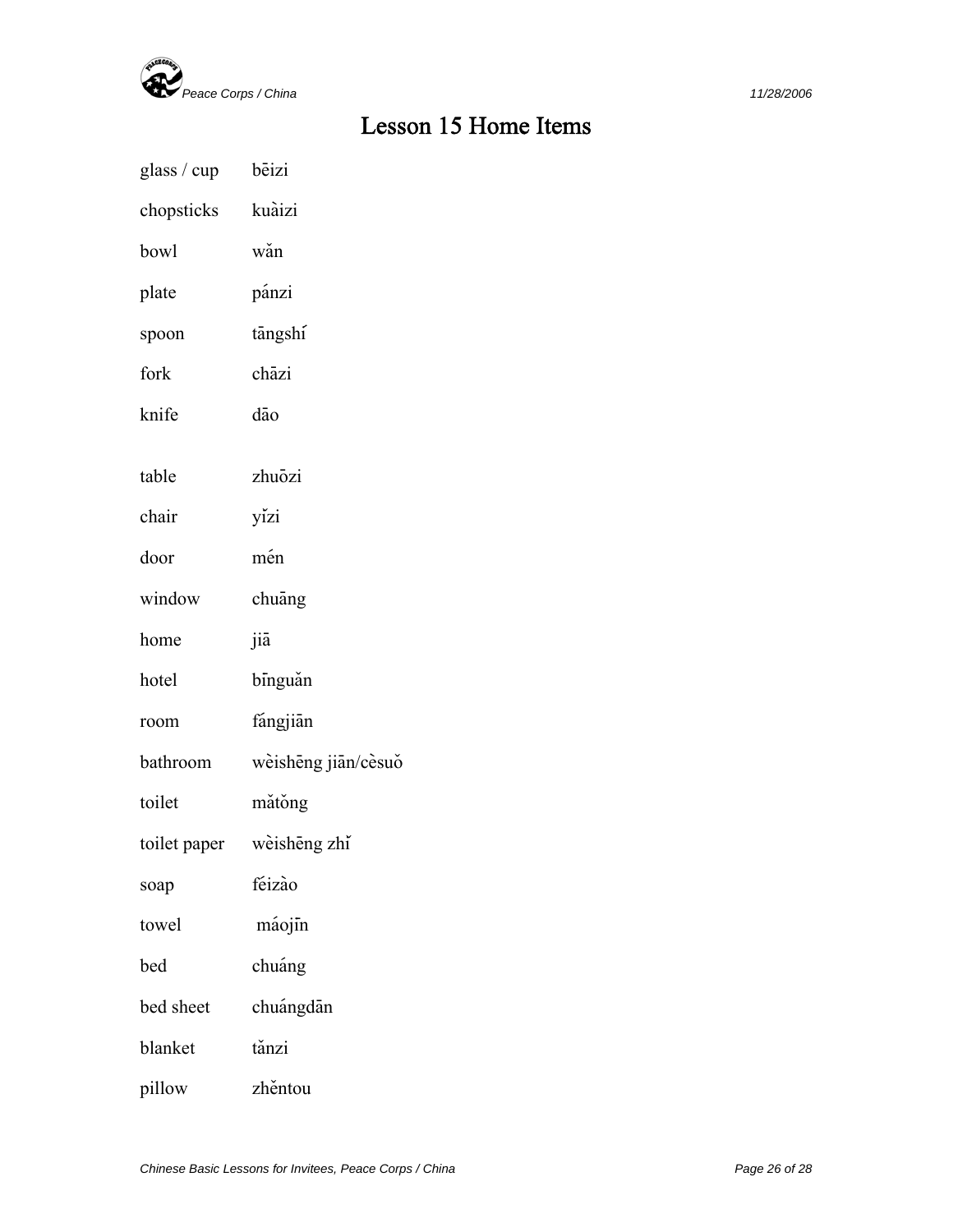

#### Appendix

# **Measure words in Chinese:** (No Audio)

In Chinese, as in other languages, nouns may be differentiated into a number of categories. The largest category is the common nouns, which covers tangible, discrete entities, e.g.  $\pm \lambda$  dàrén adult, 树 shù tree, etc. The other noun categories are a) proper nouns, e.g. 中国 zhongguó China, 张伟 Zhang Wěi (name of a person); b) material nouns (for non-discrete entities), e.g.  $\ddot{\mathbf{\mathcal{R}}}$  cha tea; c) and abstract noun (for non-tangible entities), e.g. 文化 wénhuà culture, 经济 jingji economy. The Chinese common nouns, unlike English ones, make no distinction in form between singular and plural:

| cup/cups     | beizi          |
|--------------|----------------|
| $a$ /one cup | yí gè bēizi    |
| two cups     | liăng gè bēizi |
| egg/eggs     | jīdàn          |
| an/one egg   | yí gè jidàn    |
| two eggs     | liăng gè jidàn |

Another important feature of the common noun in Chinese is that when it is used with a numeral, the numeral has to have a measure word between it and the noun.  $g\hat{e}$  is by far the most common measure word and it can occur with a wide range of nouns.

| one person          | yí gè rén      |
|---------------------|----------------|
| two eggs            | liăng gè jidàn |
| three cups          | sān gè bēizi   |
| four elder brothers | si gè gēge     |
| five plates         | wǔ gè pánzi    |
| six teachers        | liù gè lǎoshī  |
| seven water melons  | qī gè xīguā    |